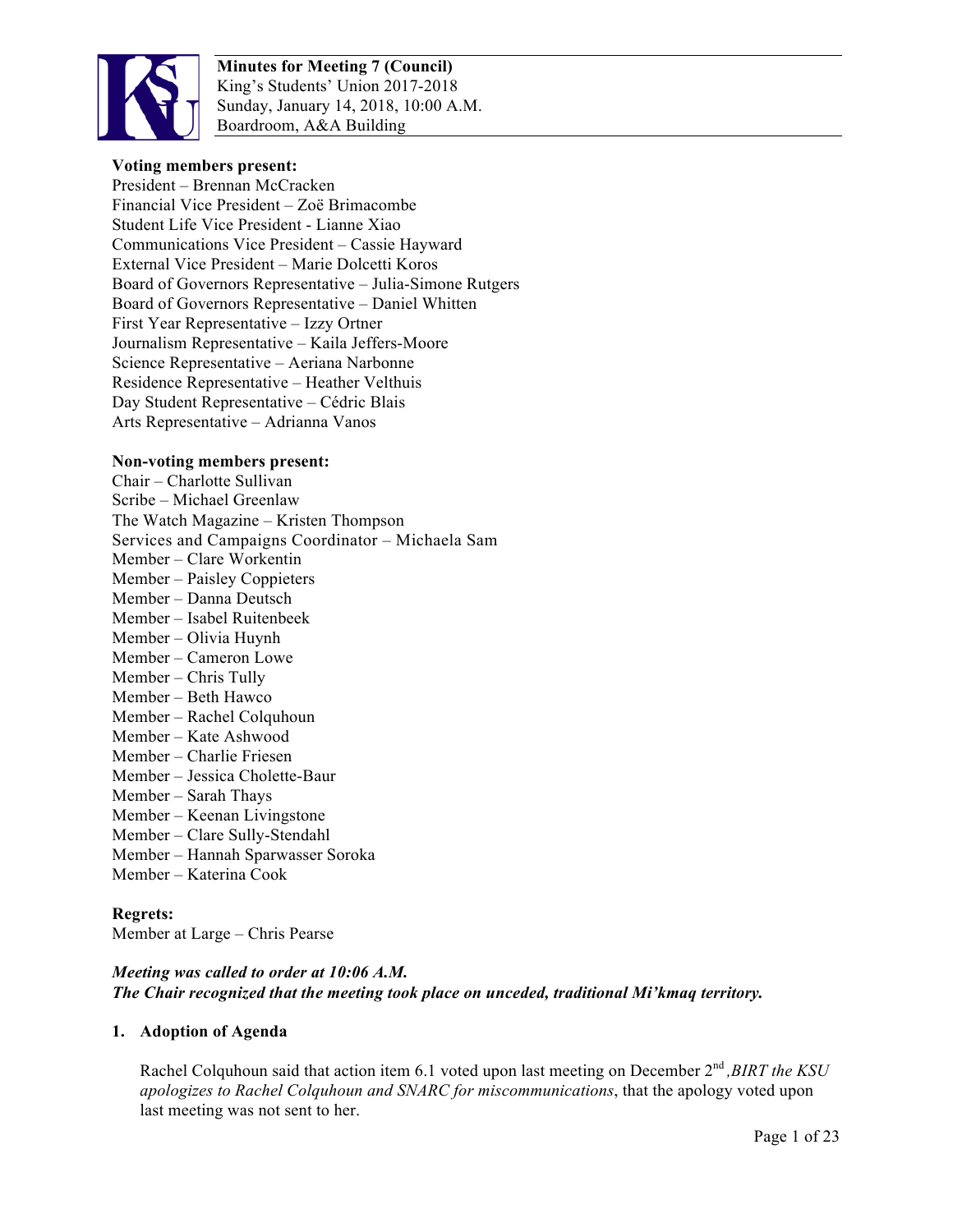

Brennan McCracken said that he might have had the wrong email. He said that he did send the apology and apologized that Rachel did not get it.

*The agenda was adopted.*

# **2. Approval of Minutes from December 3, 2017**

Daniel Whitten asked Scribe Michael Greenlaw to look at page 14 of the minutes from December  $3<sup>rd</sup>$ to confirm if that is indeed how he recorded them.

Michael Greenlaw responded that in the second last paragraph of the  $14<sup>th</sup>$  page, there was a sentence that was different to how he recorded the minutes. The original sentence which the Scribe typed read "[Brennan McCracken] said that he can't believe accountability is more important than doing actual equity work to support racialized students on campus," whereas the copy of the minutes which council was currently voting on read, "[Brennan McCracken] said that considering this context is important, especially when doing actual equity work to support racialized students on campus."

Daniel Whitten asked who would have edited the minutes to make this change.

Michael Greenlaw responded that once he has typed the minutes, he sends them to Communications Vice President Cassie Hayward and Services and Campaigns Coordinator Michaela Sam.

Zoë Brimacombe said that these are very long minutes and that she would like the opportunity to read through them thoroughly before passing them.

*Zoë Brimacombe moved to table the Approval of Minutes from December 3, 2017. Seconded by Kaila Jeffers-Moore.*

Kaila Jeffers-Moore said that her page 12 did not accurately reflect what she said. Kaila said that rather than what the minutes say, "[Kaila Jeffers-Moore] said that she is thinking of other ways to fix this toxic power structure," the minutes should read, "[Kaila Jeffers-Moore] said that we should be thinking of other ways to fix this toxic power structure."

Brennan McCracken said that he agrees that these minutes are long and worth looking over considering the conversations at the last meeting were nuance in a lot of ways and that looking through the minutes and making sure what the minutes say accurately captures what people said. Brennan said that if anyone has any edits, that they can send them to Communication Vice President Cassie Hayward and then vote upon them at the next meeting.

Cassie Hayward said that she can bring two copies of the minutes next time for approval. One copy being the current copy which council is voting on, and the second being one that people have sent their edits on. She said that there are 15 pages of the minutes to go through and that Scribe Michael Greenlaw was the one to record them on the spot as well as he could.

Cédric Blais said that he said that he was never emailed a copy of the minutes from the last meeting. He said that because he was not emailed the Minutes that this morning is the first time he has seen them. Cédric asked that he be added to the emailing list.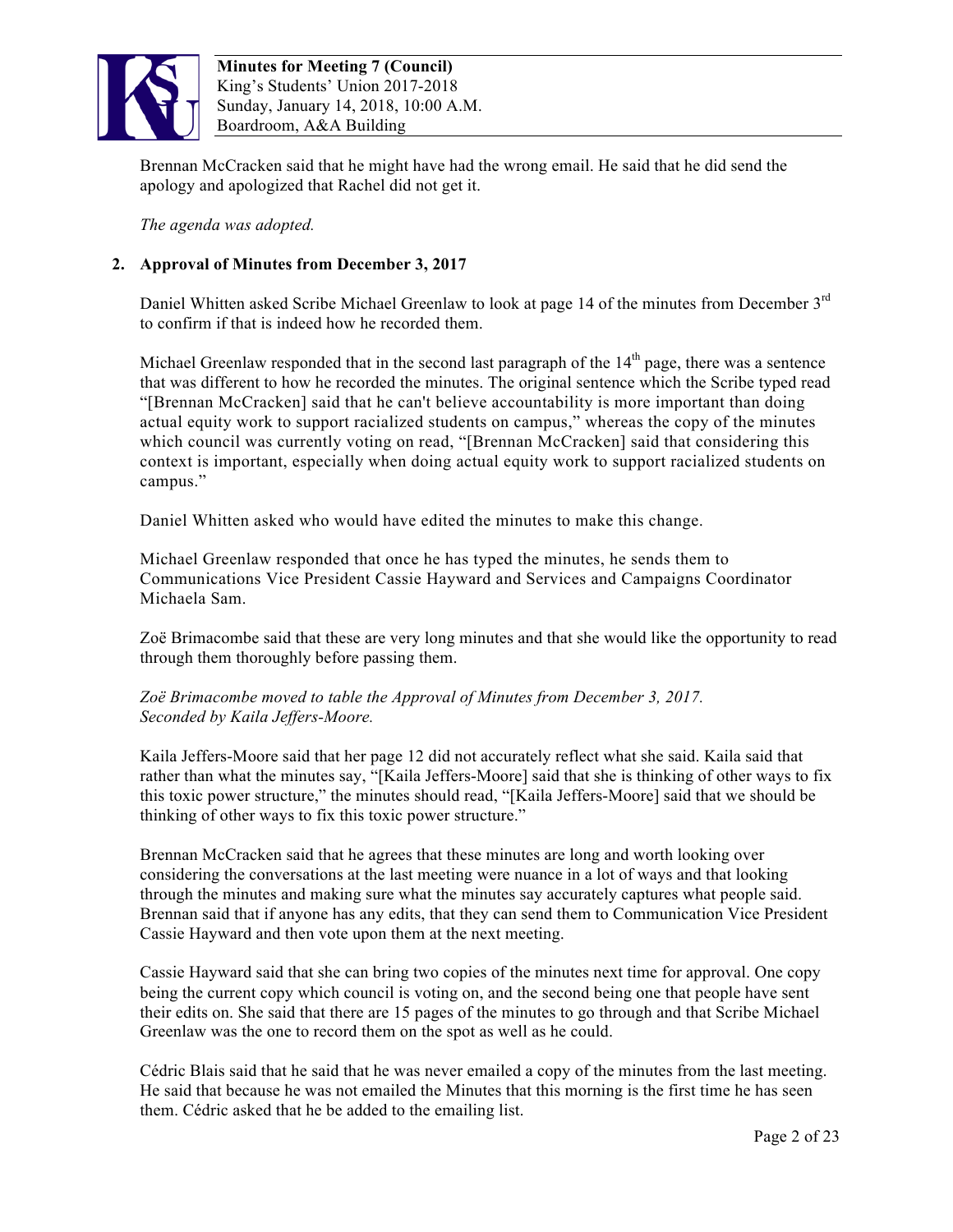

Daniel Whitten said that he is concerned with the process of the minutes. He says that he wants to raise awareness that the language has been watered down. Daniel said that he wants to know why that process is done and what the reasoning behind that is.

Cassie Hayward said she edits the Minutes after Scribe Michael Greenlaw does. She said that because the minutes are verbatim, meaning that they are not word-for-word what people say, that sometimes things need to be worded-down for the protection of the union. She said that sometimes if people use strong language, or if people say things that they don't actually mean, that watering the minutes down is necessary. Cassie said that the wording can be changed without changing the meaning of what was said. She said that this is why we go through the process of approving the minutes so that people can look through them on their own time and make amendments if they think that they do not accurately reflect what they said during council.

Daniel Whitten said that he argues very strongly against altering the wording of what people say. He said that he is concerned with the editing process of the minutes.

Zoë Brimacombe said that edits can be made to the minutes before next council and reminded council that there is currently motion to table the minutes.

Julia-Simone Rutgers said that she is concerned about the process of watering down what people said for the protection of the union that it's not clear what exactly that means. She said that the counselors should be aware that this is happening. Julia-Simone said that the difference from what President Brennan McCracken said in council and what it says on the minutes is very different in her opinion. She warned members to be cautious about how we are accepting the watering down process in favour of the union.

Cédric Blais said that he is curious whether there are specific guidelines or regulations while making those edits and what protecting the union means.

Daniel Whitten said that in his experience, justifications for editing minutes is a regular process.

Chris Tully asked if there was a policy that the union goes through with how the minutes are edited on the biweekly basis.

Charlotte Sullivan responded that it is in the KSU's governing documents and that it has been a practice for the past several years.

*Lianne Xiao called to question. Seconded by Marie Dolcetti Koros.*

*Question was called.*

*Motion was tabled.*

### **3. Oral Reports and Goals of Councillors**

Aeriana Narbonne said that on January  $23<sup>rd</sup>$  she will be attending a science student's reception in the president's lodge. She said that on January  $28<sup>th</sup>$  she will be attending the Canadian Federation of Students – Nova Scotia Annual General Meeting.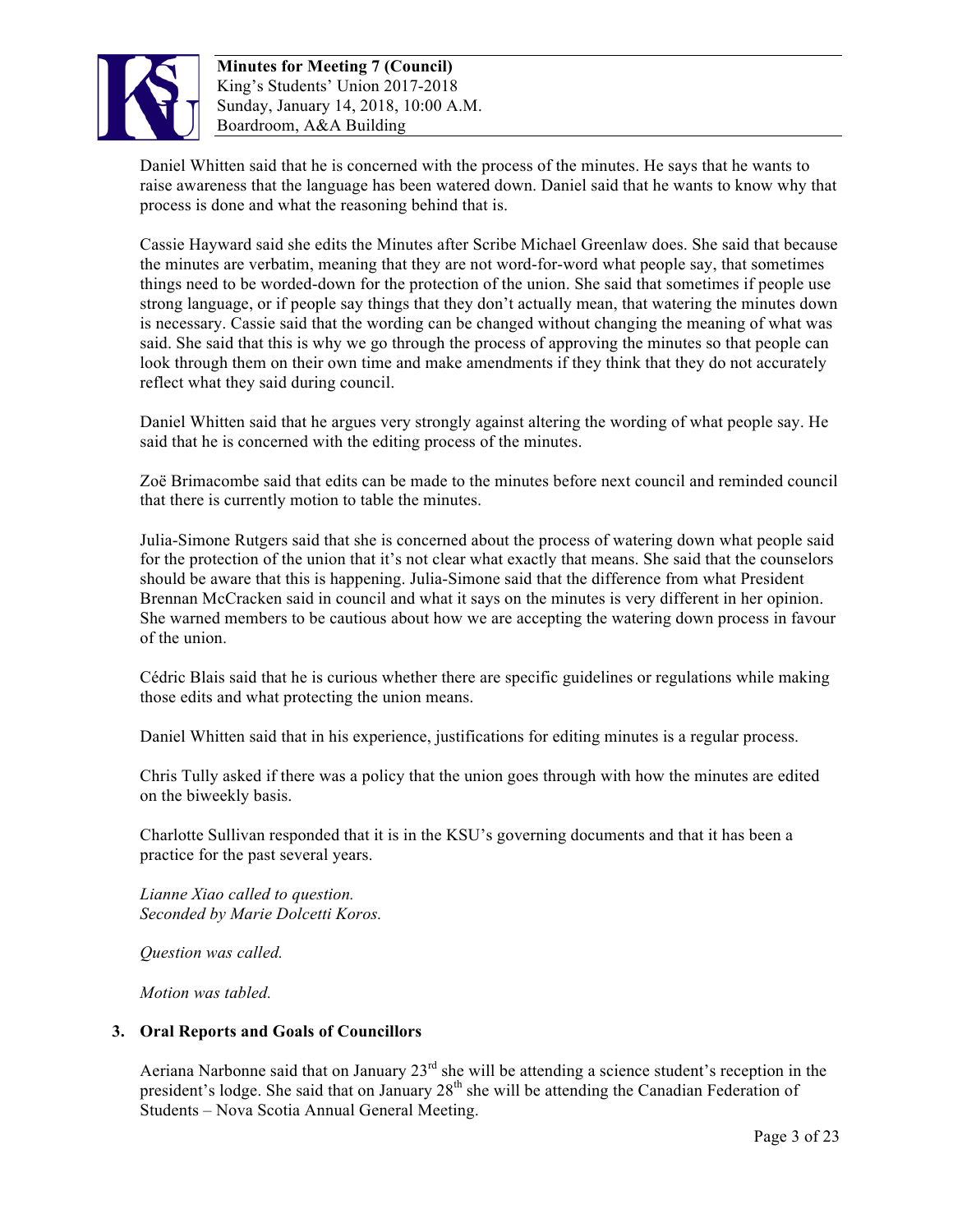

Heather Velthuis welcomed those who were not regulars to council meetings. She said that she is continuing to be bettering the residence committee.

Cédric Blais introduced himself and thanked those in attendance. He said that he is happy with the turn out. He said that this is how the democratic process should look and hopes that this continues in the future. Cédric reported that the DSS is going to be having a long meeting to discuss future events and activities. He said that there will be a trivia night on Tuesday. He said that the DSS will be looking forward to a trip to Sugar Moon Farm, and that they will have the dates for that within a week and a half.

Julia-Simone Rutgers introduced herself and thanked union members for attending. She reported that she was unable to attend the BOG meeting in December. She said that she and Daniel Whitten will be meeting with elders at Dalhousie in the upcoming week to do more planning and consultation in preparation for the BOG meeting in March, and the motion that they put forward to support indigenous students on campus by flying the Mi'kmaq flag on the flagpole.

*Daniel Whitten motioned to go in camera. Seconded by Cédric Blais.*

*Council went in camera at 10:29 A.M. Council resumed at 10:42 A.M.*

Daniel Whitten said that said that the BOG meeting on December  $6<sup>th</sup>$  was short but significant. He reported that they spent some time talking about tri-bays radiators and that sometimes they spew oil on individuals. Daniel reported that he shared a personal story at the BOG meeting to underscore the importance of tuition and how it is difficult for people who can't afford presents and trips home during the holiday season. He said that he moved and passed a motion that the Mi'kmaq flag be flown on campus. He said that President Brennan McCracken and he worked hard to make the point that this was a motion that was well overdue. He said that they drove the importance that their motion should act as a reminder of where we need to go as a campus. Daniel said that the President of the BOG meeting said that because it was approved unanimously, they are just waiting for approval and the procedure from the Grand Council.

Kaila Jefferd-Moore thanked and welcomed members for attending the council meeting. She said that she is still planning to host the coding workshop, which has been postponed to early February. She said that there will be a Journalism Society meeting on January  $18<sup>th</sup>$ .

Adrianna Vanos said that she has been having great conversations with Arts students. She said that she will be having a DAS meeting coming up next Tuesday and that she thinks it will go great.

Izzy Ortner said that she is working on the FYP tee-shirts. She is reaching out to students on Facebook, and on campus to see what quote they want on the shirt. She said that she is looking for students who are good at design to help out and contribute with the tee-shirts. Izzy said that she is constantly checking in with racialized students on campus.

# **4. Reports of the Executive Committee (Attached)**

- 4.1. Report of the President
- 4.2. Report of the Student Life Vice President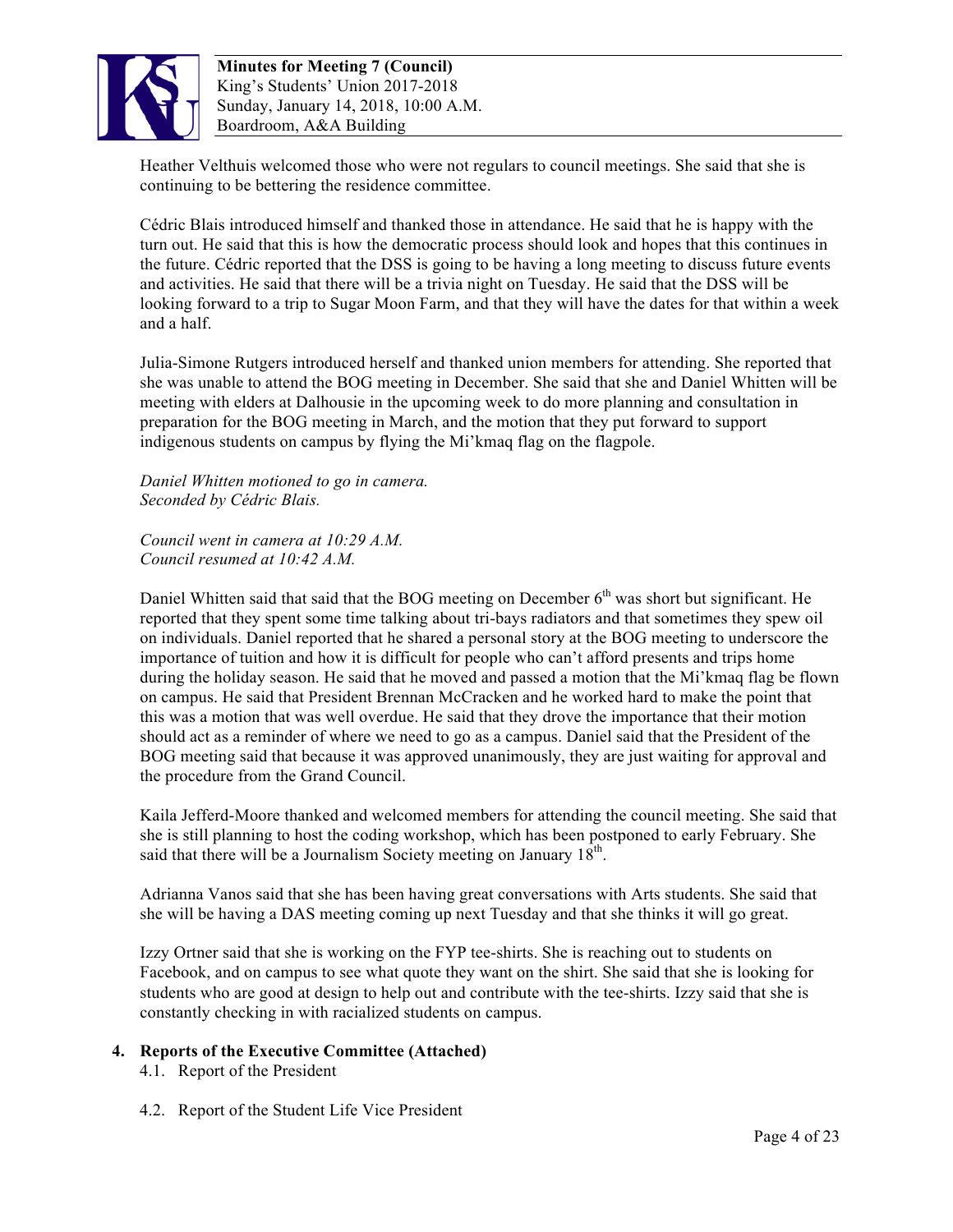

Daniel Whitten asked if Student Life Vice-President Lianne Xiao could talk more about section 1.1 in her report.

Lianne Xiao responded that King's President Bill Lahey presented a report in December outlining the specific launch that the project was taking on. She said that he will be working with a lot of professors and students to talk about the best ways to discuss King's history in connection to slavery, and creating space for racialized students on campus.

- 4.3. Report of the Financial Vice President
- 4.4. Report of the External Vice President

Daniel Whitten asked if whether or not the KSU will be involved in the process with the Nation Student Advisory Committee and if there are any plans to become involved with the Cornwallis statue. Daniel said that he would love to get involved to support students vocally.

Marie Dolcetti Koros responded that no, not now but stances like this come from our organisation and that the KSU's stance comes from meetings like this. She said that if there was vocalized and public interest in taking on any of the movements, that that can come from the strength of working together as a collective. She said that if anyone wants to release a statement that she is open to talk about it.

4.5. Report of the Communications Vice President

Cédric Blais asked about what the issues were regarding the new referendum policy.

Cassie Hayward responded that they discussed bylaws for the executive positions and that the last CRO had no bylaws to work under. She said that it's good to have them out as soon as possible in case people want to do a referendum check before or during the election.

4.6. Report of the Hospitalities Coordinator

*Services and Campaigns Coordinator Michaela Sam delivered the report on Hospitality Coordinator Jennifer Nowoselski's behalf.*

4.7. Report of the Services and Campaigns Coordinator

# **5. Action Items**

## 5.1. BIRT Christopher Tully be expelled from the King's Students' Union. *(special resolution) Moved by Chris Tully*

Chris Tully said that the KSU does not have an opt-out policy, in addition he said that there are noting in the bylaws or the governing documents that allows a member of the union to leave at their own free will. He said that although the wording of this action item may seem dramatic, he found that this is the only way for him to leave the union. He said that he wants to leave because he feels uncomfortable with actions that have been taken by the union over the course of the past semester. He says that regardless of the reasoning, he believes that it is in his rights as a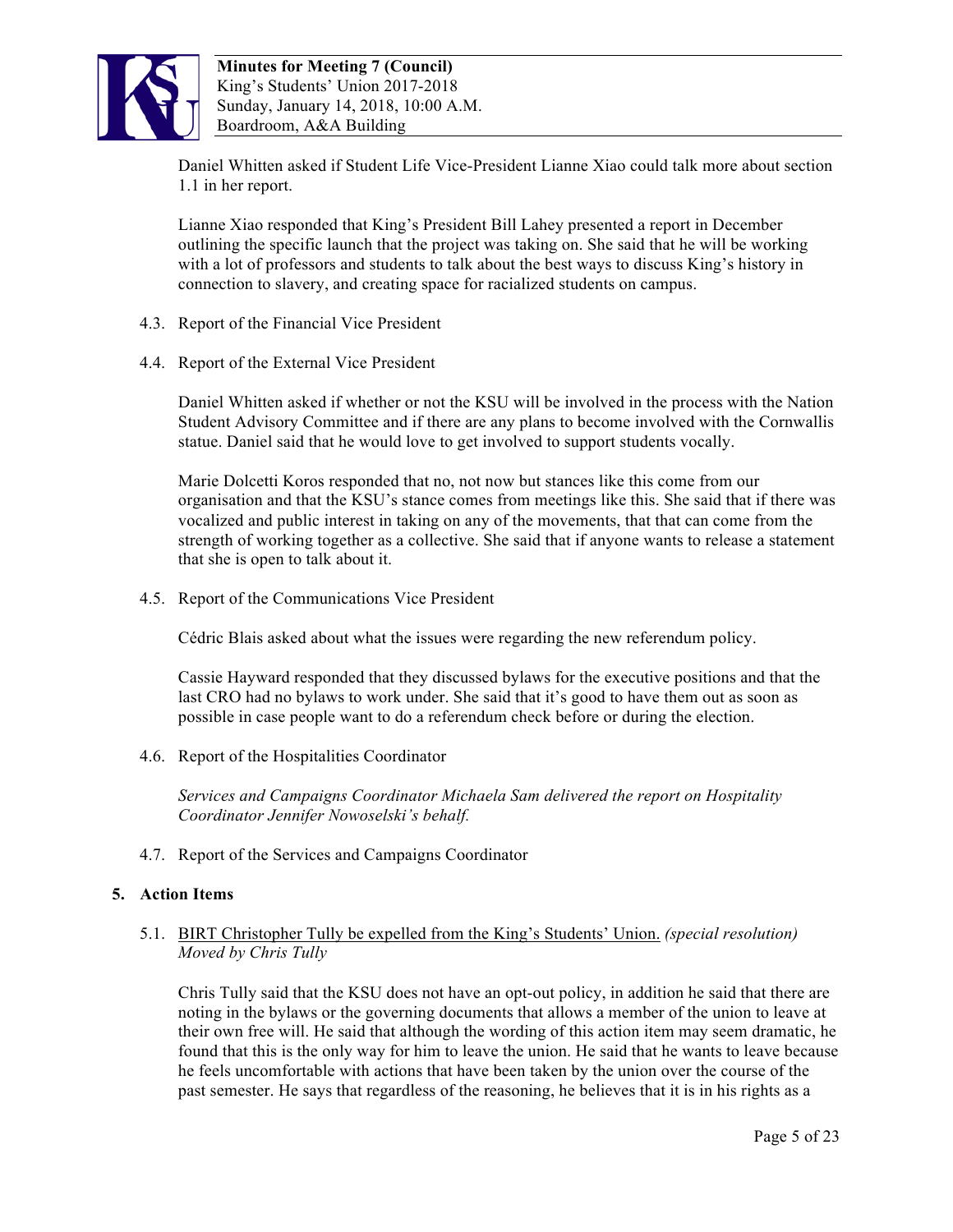

member of the union to leave the union. He believes that he should not be put in a situation where he is forced to be a member of something that he does not wish to be a member of.

Cédric Blais thanked Chris Tully for coming to council today. He said that expelling oneself from the union is sad. He said that after having conversations with Chair Charlotte Sullivan that first off we are all students, not union members. Cédric said that by the current bylaws that this request is a completely acceptable request. He said that Chris Tully is making a legitimate use of this bylaw. He said that as voting members, it is their responsibility to uphold the bylaw in this circumstance. Cédric said that he hopes that the vote will go through for the following two motions. He said that Chris has the right to request this motion.

Daniel Whitten is sad to see this motion go up on the agenda. He said that it's the goal of student unions to stand in solidarity with the decisions of other students and to support each other. He said that with that being said, he stands in solidarity with this motion. Daniel said that we, as a union, have not lived up to Chris's expectations of the union. He said that he does not think we should force people into something they don't want to. He said that through his research, that resignation is a typical protocol in society's terms and conditions. He said that the fact that the KSU does not have an opt-out option is an over sight in the bylaws. He said that we should respect that Chris does not consent to be a part of the union. He said that he supports this motion.

Paisley Coppieters asked what it means to be expelled from the union and what that exactly that means.

Brennan McCracken responded that he is sad to see these motions being brought forward and that he understands that a lot of the actions in the last semester may have caused a lot of discomfort for some people. He said the reason that he is not in favour of this motion is that because it is unprecedented in the history of this student's union. He said that other student's unions do not have resignations or an opt-out policy. He said that he is not sure what it would mean to be a Kings student but not a union member. Brennan said that there would be complications about how a non-union member student would operate outside of the KSU services and the unions disciplinary bodies on campus, specifically the King's Disciplinary Board. Because this has never happened before.

Daniel Whitten said that there are two bylaws, 1.4 and 1.5 as ways to "opt-out".

Brennan McCracken said that he was speaking to specifically the bylaw that the union was currently voting on.

Lianne Xiao cautioned members to be conscious as to who is speaking the most and least at this meeting and the dynamics that that can uphold.

Cédric Blais said that he is confused with how the societies act plays out. He said that he would like to bring awareness to the fact that this is the second time that members of the executive have shut down a motion put forward by a union member and that they are specifically using the governing bylaws.

Brennan McCracken responded that he was not speaking directly about the bylaws. He said that he was speaking towards that the bylaws do allow members to bring this forward to the agenda. He said that having this on the agenda today, and the fact that council needs to vote on this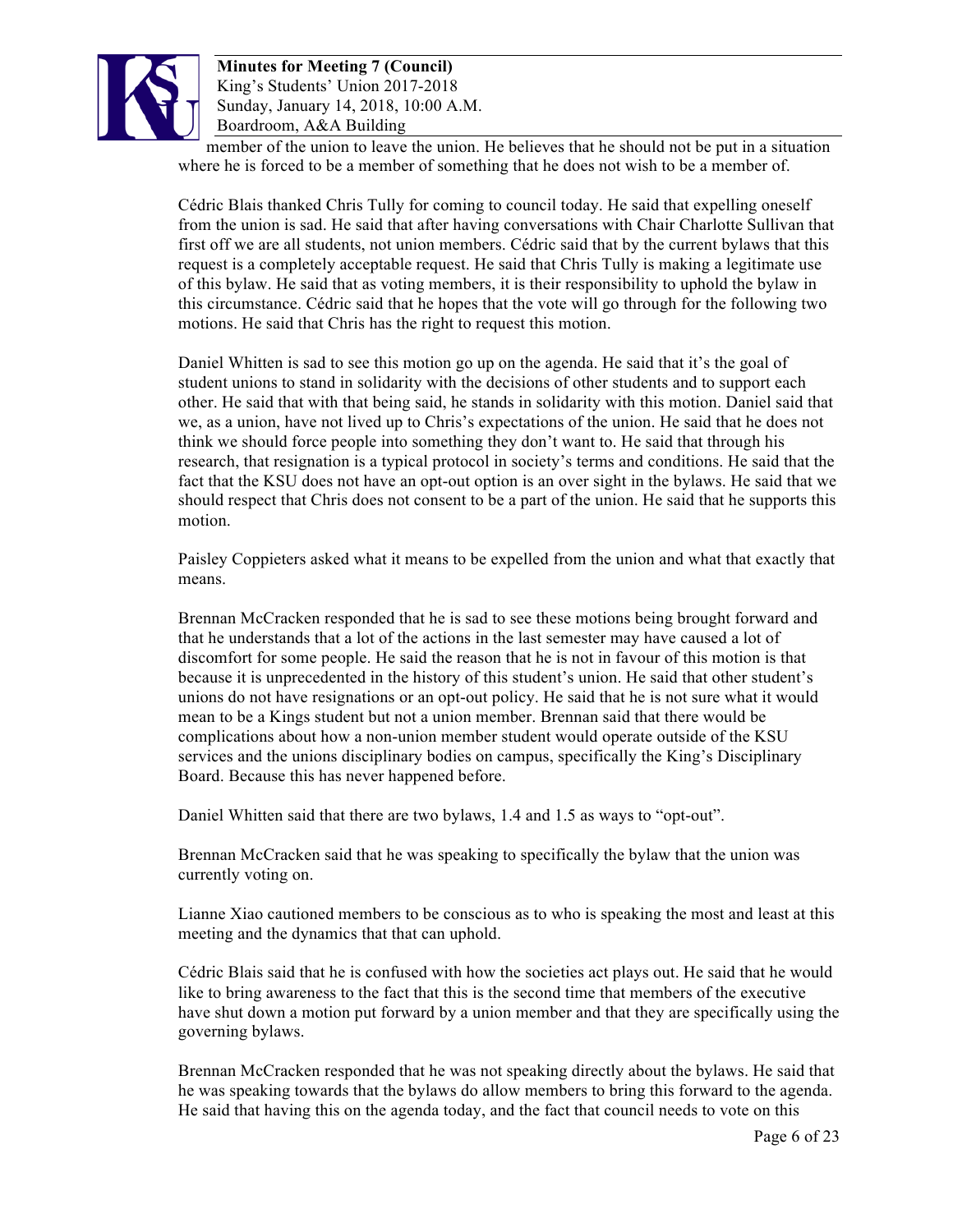

today. He said that he was speaking towards why he was going to be voting a certain way, not against the bylaws because there are no mechanisms in place if this motion were to be passed. Brennan said that he recognizes that this motion is being brought forward from a place of concern and that he is open to other options for Chris and is willing to talk about finding a solution. He said that he does not feel comfortable with what would happen as a result and what the implications would be. Brennan said he has the obligation to think about the organization as a whole. He is not telling people how to vote, just how and why he is voting.

Daniel Whitten said that an institution is usually hesitant to vote on something owing to the unprecedentedness of it, but that should not be a reason to vote against a motion. He said that it is permitted to request this motion and that the follow up of that should not be questioned.

Marie Dolcetti Koros said that it is sad and concerning to see this motion being brought forward. She said that she is open to having conversations or other alternatives regarding Chris's reasoning's. She said that because this is unprecedented and because a union is a collective and membership towards an organization that this conversation is something we are all a part of. Marie said that she is willing to have these conversations to discuss how to move forward.

Izzy Ortner said she believes that this is quite a symbolic action to might merit resentment towards the union, and asked for specific reasoning behind this motion.

Chris Tully responded the specific reasoning is that he does not agree with specific actions of the union, specifically their wiliness to ignore governing documents and bylaws. He assured that this is not a statement of resentment. Chris said that he feels uncomfortable with how the union has been running and does not feel that there should be reasoning if he is requesting to opt-out. He said that he does not feel that he must stay a part of the King's Student Union against his rights. He said that on the King's Theatrical Society, you're allowed to leave, and that the KSU is much larger, but one should still have the choice whether to stay or not. He says that as a member of the union, he has the right to ask to leave.

Kate Ashwood said that it would be great to figure out what this would mean is the motion passed. She asked Communications Vice-President Cassie Hayward is there was any way to address this to the Bylaw Review Committee. She said that in the last few meetings there are thing needed to be brought forward.

Cassie responded that she agreed that there were a lot of bylaws that the Bylaw Review Committee had to seriously look at.

Julia-Simone Rutgers said that the word unprecedented is being used a lot as an excuse to vote against this motion. She said that it is incredibly encouraging to see that when these bylaws were written that something was included so that an explosion could be an option but being not prepared for self-expulsion should not bring up concerns. She said that unprecedentedness is something that should not hinder a vote. Julia-Simone said that there was a big conversation to be had about how people distrust the union enough to leave it and not be willing to seek other options of resolution. She said that that could fix some of the problems brought to council in the past semester so things do not become messy, personal and ugly. She said that we need to respect the rights of theses members to leave. She said that resolutions that they were talking about have not been working in the past and that things have to change. She said that we need to have more collaborative conversation to move forward.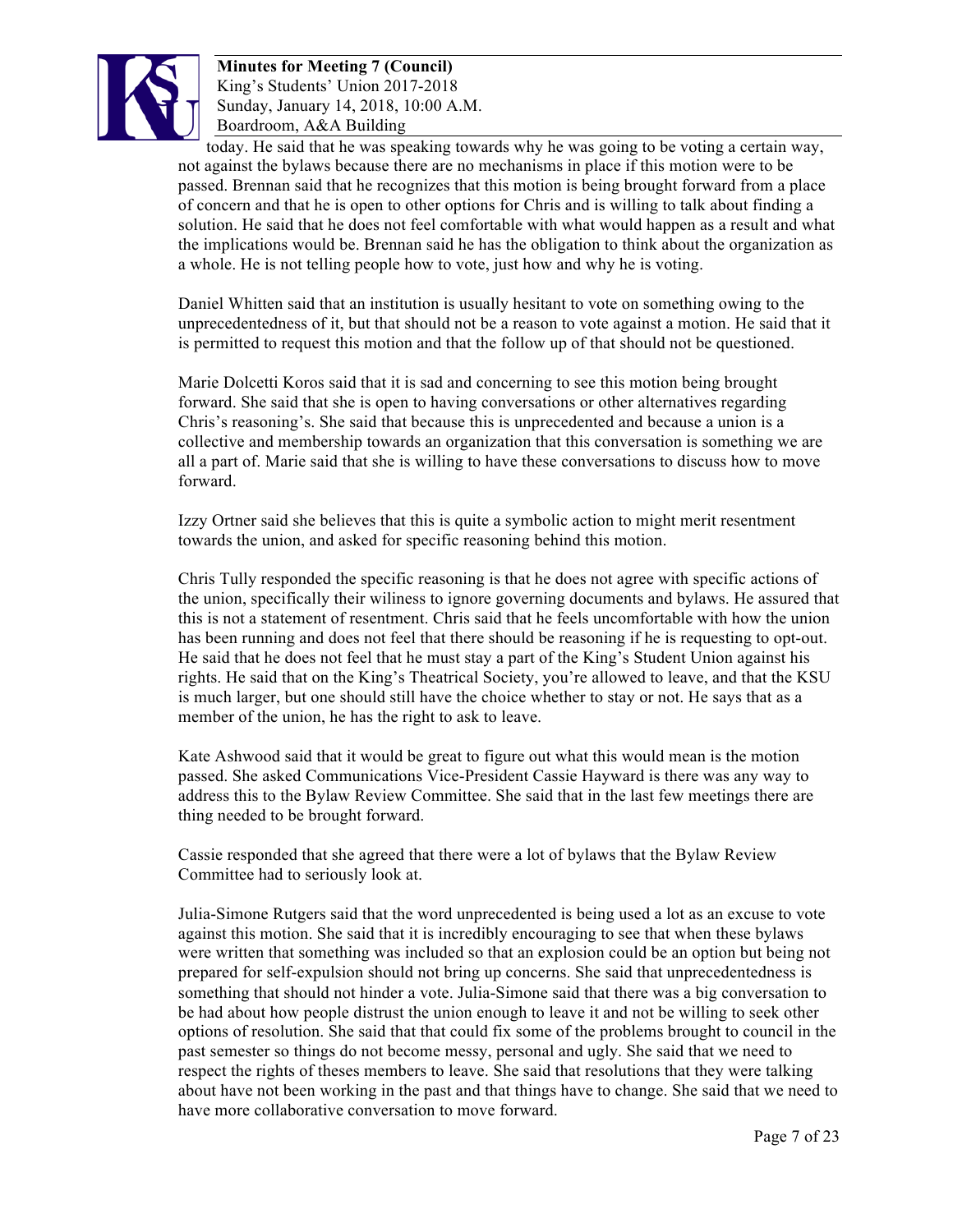

Daniel Whitten cautioned members that it is inappropriate to be having this conversation in a public space. He said that people are coming forward who are uncomfortable with an association and want to leave. He commended Chris Tully and Beth Hawco for coming forward in a public space to have this action item passed but there are no other options for them. Daniel asked people to be conscious and respect that this will result in a very personal effect.

Zoë Brimacombe said that she hears the discontent and unhappiness resulting in this motion. She said that she is interested and concerned with how she can actual listen to this and the way that people feel that they are not being respected or that union members are not representing them properly. She said that the power of a student union is that they are membership driven and that they have the option to evoke change and influence in that union. She said that she speaks against the motion. She said that the reason being is that there is no way for a union like this to exist. Zoë said that if someone is no longer apart of the union, there is no way for them to be represented properly. She said that the will not be represented at the BOG, the KSU, but that they would not be represented in a disciplinary sense.

Daniel Whitten asked if it was true that they would no longer be represented.

Charlotte Sullivan responded that it would be up to the KSU to elect someone to represent nonunion students so that they would still be represented.

Brennan McCracken responded that he spoke to someone from the university the other day regarding this and that they had uncertainness whether or not this would happen.

Zoë Brimacombe said that this is the reason she cannot vote in favour of this motion because of her obligation as a director to vote in a way which she believes upholds organization and the best interest of every member.

Hannah Sparwasser Soroka said that she speaks in favor of this motion. She said that a membership driven organization should provide its members the right to leave. She said that there has to exist an option to leave an organization. She said that the fact that this motion is unprecedented should not be the reason to vote against this motion, but we should create a framework for members to leave the organization and still be a Kings student but still receive support in disciplinary hearings. She said that these two recognize the fact that by leaving the KSU, you're ceding your rights to be represented. She said that she is sure that in institutions around the country and around the world that this situation has been resolved without forcing people to be members.

Adrianna Vanos asked what this might look like for the students if this motion were to fail or if council were to table this motion.

Chris Tully responded that if he would no longer be a KSU member he would no longer pay membership dues. He said that the fact that student fees are due before the next meeting, and this motion were to be tabled and then fail, he would have to pay late fees and have to deal with holds on his account until he pays into an organization he does not wish to be a part of. Chris said that he does not want to table this owing to the financial penalty that may result. He said that he just hopes to leave the union.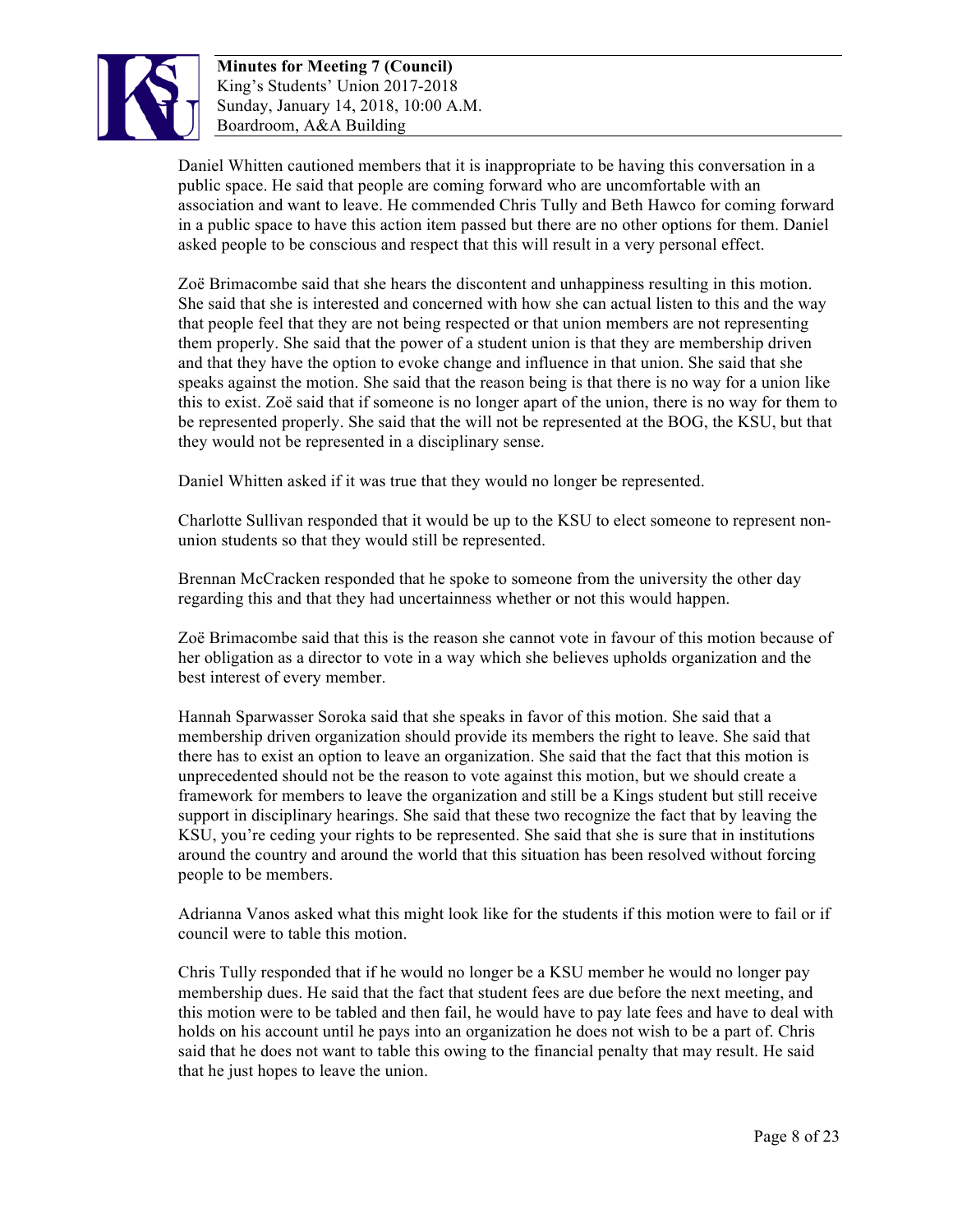

Lianne Xiao said that it is disappointing that this is an extreme action to be taken for this union. She said that she is disappointed that members feel although that they cannot come to the open office hours of the union members to discuss their concerns. She said that having this round-about way to deal with this situation in a public space is hard and difficult for everyone. She said that this could affect the KSU's future executive members for years to come. Lianne said that although the positions will remain the same that people switch out of them and that expelling oneself from the union directly affects future executive members. Lianne said that she is frustrated that the KSU offers health plans, societies, sexual health products and that someone would seek satisfaction in leaving all the options that the KSU offers. Lianne is confused about all the services would operate if Chris or Beth were to leave the union and what would happen with Chris's involvement with the King's Theatrical Society.

Chris Tully said that there are currently no societies mandate to be a member of the KSU, speaking specifically to the KTS in general. He said that a number of years ago the president of the KTS was a NSCAD student. He said that he respects and appreciates the opportunities that the union provides and that he does not intend for this motion to be a slap in the face for the union, but he does no longer feel comfortable being a part of this organization.

Izzy Ortner said that she thinks it is ridiculous that a motion like this should not be tabled so that more of a conversation to happen. She said that we need to know exactly how this is going to be handled after approving this motion. She said that there needs to be more of a conversation that does not happen in just one meeting.

Chris Tully said that a lot of the issues would be his own problem not the KSU's. He said that he is okay with removing himself from the union and the services which they provide and is comfortable dealing with the ramifications of this choice. He said that he believes that this action item does not require further deliberation because the consequences will affect him rather than the KSU as a whole.

Hannah Sparwasser Soroka said that from what Chris is saying that it stands as evidence that this is not something he's taking lightly. She said that both Chris and Beth Hawco have decided to leave despite the supposed consequences.

Heather Velthuis said she is concerned about how this motion will impact the KSU as a structure.

Katerina Cook said that she is getting a sense that the conversation is taking on a "we know what's best for you" mentality. She said that the councilors need to respect the rights of Chris Tully in his choice to leave as an autonomous human being.

Kristen Thompson said the way in which this motion affects the Union is irrelevant. She said that this conversation should be primarily focused on Chris leaving the Union and not whether or not the KSU will suffer repercussions.

Julia-Simone Rutgers said that unfortunately we are not talking about how this will affect the union, the question on the table is that a member of the union wants to leave and that we are still not listen to students who are bringing motions to council. She said that it is upsetting that students are coming to council and voicing their concerns and that the KSU is telling them that "you have to do it our way." Julia-Simone said that although there may be complications that arise from passing this motion, although tabling this motion is not going to do anything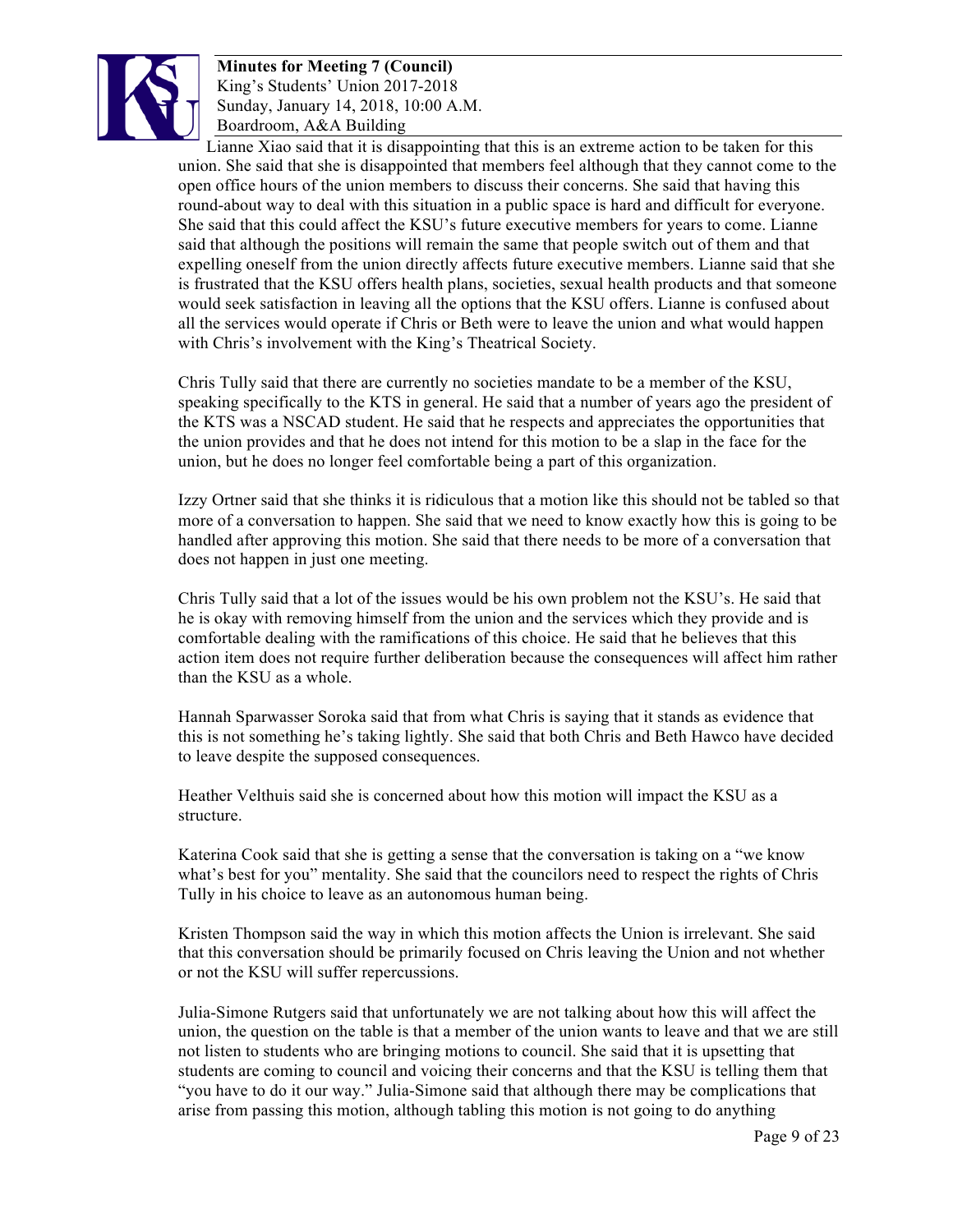

different, nor is it going to bring any new information. She said that President Brennan McCracken has spoken to Bill Lahey and confirmed that they have received all the information they are going to receive. The question is not if we like that Chris is doing this, the question is if he has the right to do so and he does.

Kaila Jefferd-Moore said that she agrees with what Julia-Simone Rutgers has said. She said that we do need to listen to students and that this is a point in council where we have acknowledge that the union has gotten to a point where students want to leave the organizing. She said that we need to start thinking about how to fix this. Kaila said that we need to include an opt-out option in our bylaws. She said that she is in favour of this motion. She said that the union needs to start listening to the students, and that students want to leave because the union is not doing that.

Danna Deutsch asked Chair Charlotte Sullivan to read the bylaw to which Chris Tully's motion is using.

Charlotte Sullivan read bylaws 1.4 and 1.5: "1.4: Council may expel any member for nonpayment of the Students' Union Fees. Union membership will cease if a member fails to pay the Fees set by the Union at the time, and in the manner specified, unless the member makes suitable arrangements with the Union. And; 1.5: Any member of the Union may be expelled from the Union by Special Resolution."

Chris Tully said that he appealing to specifically bylaw 1.5.

Cédric Blais said that he understands the concerns that there are very little grounds to work with following up from this motion being passed. He said that those problems are secondary to the fact that this council has a body that holds power on campus, and that the union has the responsibility to uphold the rights of its members. He said that even though resolving the difficulties that would result from this motion would be difficult-which is secondary to the factthat two weeks from now, the deadline would be passed to pay union fees. He said that it is not fair given the time span to have Chris Tully and Beth Hawco pay in to an institution which they don't want to be a part of. He said that although this is unprecedented, that this is a move that council has the power to do. He said that this is not just passively taking account the structures on campus, but as a body, we need to uphold and create infrastructures to support the students. Cédric said that something unprecedented is taking place and that it is the best inters for the union to rise up the challenge.

Zoë Brimacombe said she wanted to respond to the use of the word "individual autonomy" versus the good of the institution. She said that she agrees that Chris Tully has done a lot of thinking about how this motion would affect him, but those at the meeting who are councilors need to think about the collective responsibility that they're representing all students. She said that it is fine that the bylaws have the option to expel a member, and that's what they are debating now, to discuss doing just that. Zoë said that we should distinguish the right to leave vs expulsion. She said that they have discussed the implications for Chris Tully leaving, she said that we should be thinking beyond the individual and taking up the responsibility to think as the whole student body as a whole. She said that one's student's dues can pay for the whole councilor's fund to run events for a year. She said that she is no trying to equate people to money but that that would be the repercussions of this motion looking at the bigger picture. She said that when they vote on this, councilors should think beyond how this will benefit the individual and rather consider how it would affect the organization.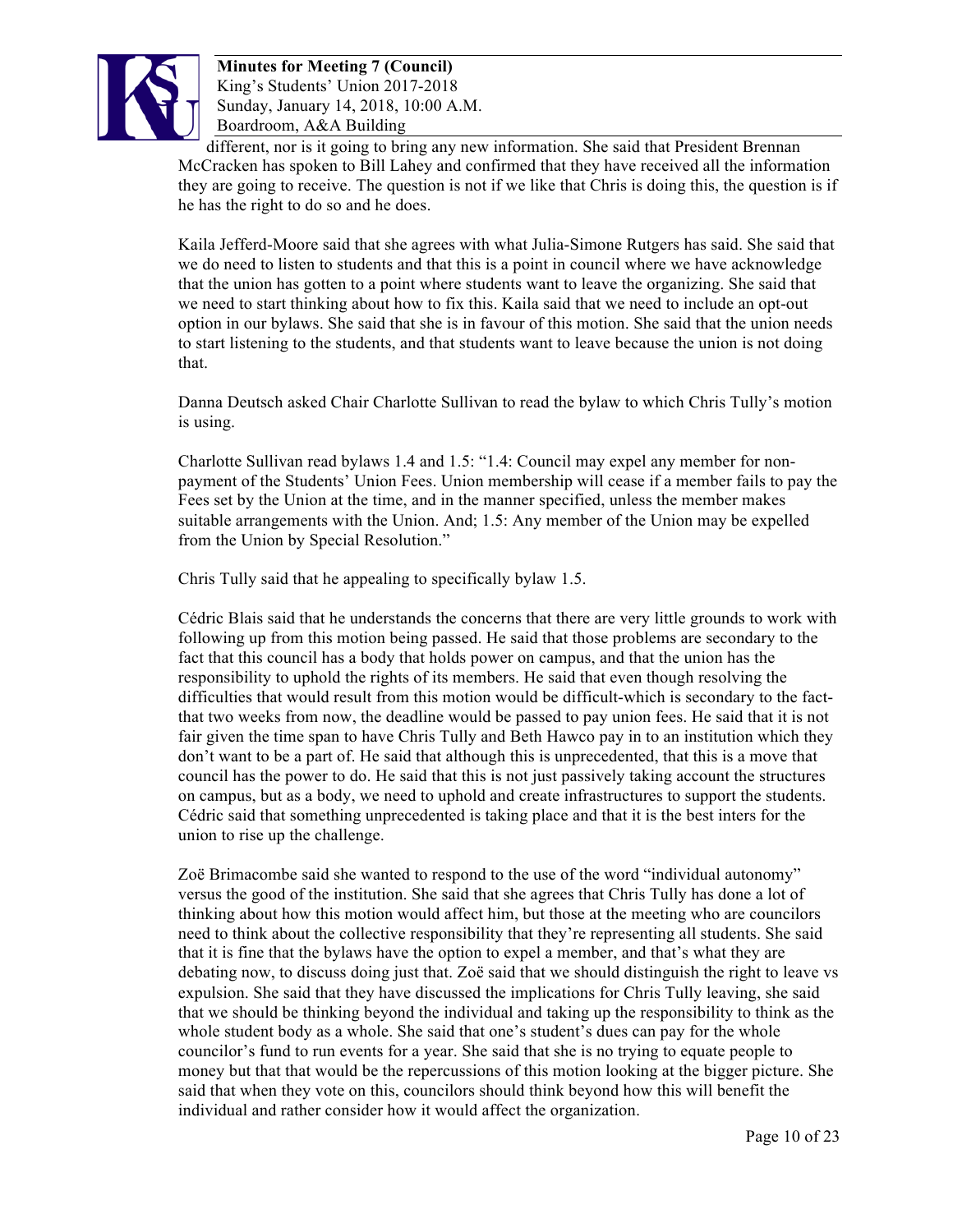

Daniel Whitten said he speaks against tabling this motion, he said that the bylaws do say that expelling someone from the union takes time and that's why they've had a week to prepare for this motion. He said that the only way council is going to figure out what happens next is for council to vote through this motion. He said that in the past, this council has tabled things that have caused damage, or as a means to put off responsibility for it. Daniel said that in this special resolution, that council has all the information in order to make a vote.

Lianne Xiao said that she wants to think about the implications for Chris but also how this will affect future students, and executive members. She said that it is her duty to not allow this to affect future students. She said that she is emotional exhausted about having conversations about accountability when she could be doing better work for this school.

Isabel Ruitenbeek said that she has been thinking about what this would say about the KSU as a whole if this motion is passed. She said that it would reflect that the Union has listened to someone and acknowledged that things got really messed up. She said that this won't say anything bad about the union.

Hannah Sparwasser Soroka said that as a member of the union, she does not want to use services that other students, who do not want to pay for, are paying for. She would feel more comfortable if people were paying their due to the union if they were excited about what that money was going towards.

*Lianne Xiao motioned to recess. Seconded Brennan McCracken.* 

*Council recessed at 11:56 A.M. Council resumed at 12:14 P.M.*

Cédric Blais said that by now he has enough information to vote on this motion.

*Cédric Blais called to question. Seconded by Daniel Whitten.*

*Question was called.*

*Motion failed.*

### 5.2. BIRT Beth Hawco be expelled from the King's Students' Union. *(special resolution) Moved by Beth Hawco*

Beth Hawco said that she is close to graduating. She said that she has spent the entire last semester diplomatically resolving situations and issues she had with the union. She said that after meeting with executive members, they were not willing to meet her where she was at to have positive resolutions, and if they did, they were subversive afterwards. She said that she does not trust the executive to act ethically on behalf of all students. Beth said that she is emotionally exhausted about talking about the hypocrisy and the ridiculousness of last semester. She said that she wants to leave the union so that she can just be left alone so that she can deal with her last semester.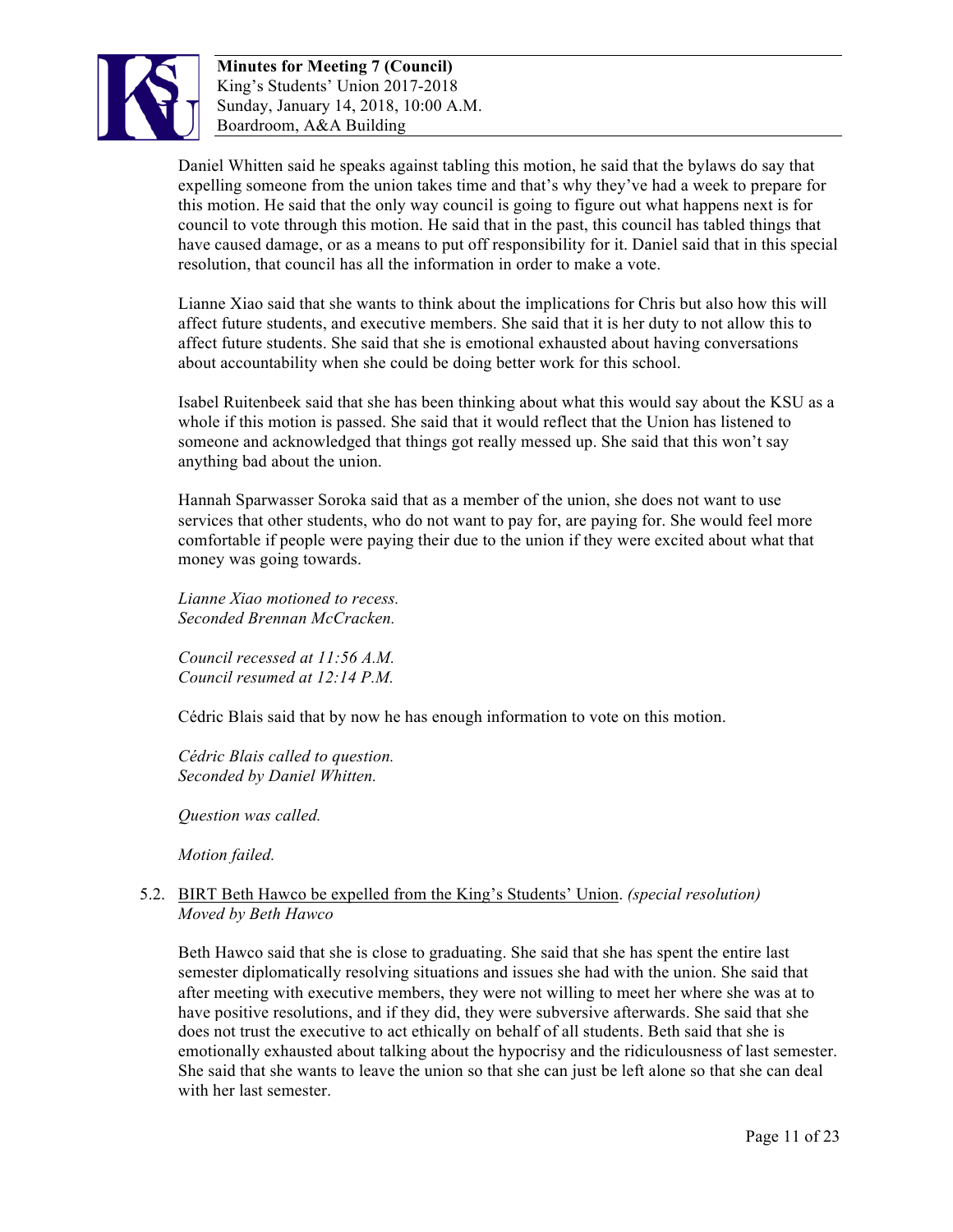

Keenan Livingstone said that he has been under impression that his involvement in the union is his choice but he sees now that that is an allusion. He said that he does support the Union and that he typically supports their decisions, but he is disappointed and disagrees with how the system operated today. He said that he did not realize that when he signed up to be a student at Kings that he was signing up to be a member of the student union for life.

Julia-Simone Rutgers said that "you all heard me laugh". She said that what this past motion says is that when we talk about the collective values of this union we talk about societies and clubs and whatnot. She said that we have created a precedent that members are not democratically capable separating themselves from what an individual wants; she said that that is going to say more about the Union then allowing Chris to leave. Julia-Simone said that we have another chance to undo a wrong and maybe make something right. She said that it is disheartening to see the union sidestepping accountability to their members. She said that this is a member asking something from its union and that they have valid concerns, regardless if we agree with those concerns or not. She said that we have just said "No, you can't exercise your right in this union" because there is a group of people who vote in a block and that that is troubling for the union.

Danna Deutsch introduced herself. Said that with conversations she has had, she was under the impression that these meeting were closed meetings. She said that she is frustrated with the lack of communication and transparency surrounding these meetings. Danna said that she is reconsidering her membership as well because of the decisions being made at this council meeting.

Chris Tully said that the decision that council just made, they made for him, and about his life without respecting his wishes. He said that the KSU has made a decision about his autonomy as an individual, his financial obligations, a decision which has impacts on him without listening or respecting his wishes. Chris said that for an organization that preaches consent and respect of people's wishes, the KSU did not reflect that today. He said that he is extremely upset. Chris said that there is an opportunity to make the right step in this action item. He said that he hopes the KSU can respect people's individual autonomy and not make decisions for other people.

Kaila Jefferd-Moore said that the Student Union represents the students and not the executives and that that is an important conversation in and of itself. She said that what council has been talking about has not been representative of the students and what their wishes are. Kaila said that she is disappointed at how this has devolved. She said that coming into the KSU under the impression that it is for the students, and finding out that the KSU is not actually listening to the students is quite frustrating. She said that there is a lack of representation for students so that a member can say that they are representing them to the best of their ability.

Marie Dolcetti Koros said that she voted the way she did because of the obligation she has to represent the entire student body. She said that this conversation affects all of us. She said that more conversations needs to be had to unpack everything that has been going on. She reminded council that all of these elected positions are open to folks to run.

Cassie Hayward walked in with donuts.

*Daniel Whitten motioned for recess. Seconded by Brennan McCracken.*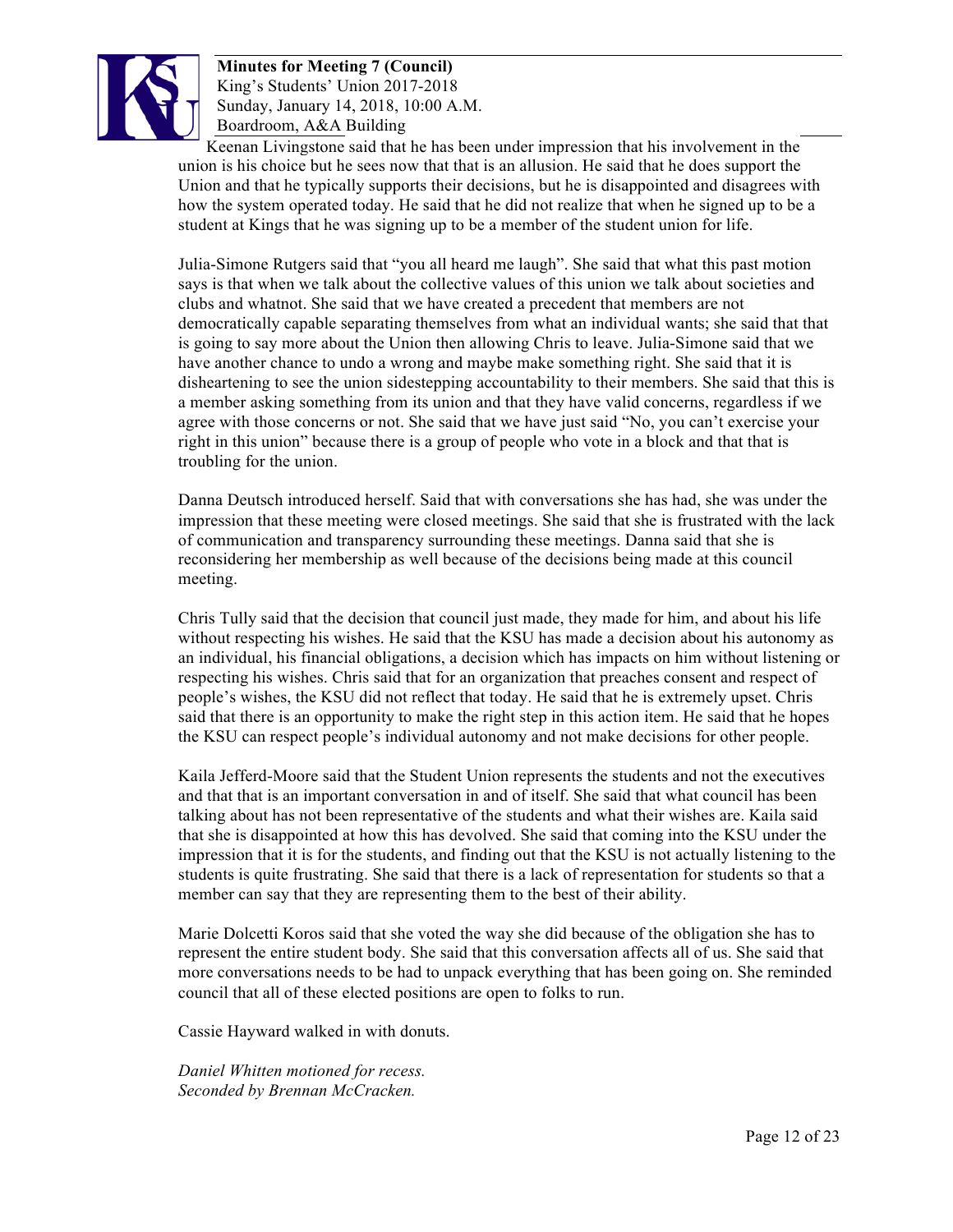

**Minutes for Meeting 7 (Council)** King's Students' Union 2017-2018 Sunday, January 14, 2018, 10:00 A.M. Boardroom, A&A Building *Council recessed at 12:26 P.M. Council resumed at 12:31 P.M.*

## $1:38:33 - 1:02:39$

Beth Hawco said that she respects that this is a personal and emotional experience for council members but she does not feel like this is a big deal for her as she just wants to leave the KSU. Most of the execuative she could have worked with while a member, but words from the pres and external press made her uncomfortable.

Kate said that in the two years that she has been involved, repetitive situations and things come up, what does accountability mean. She hopes that things change and that these sittuations don't happen again. Address instituaianl issues. Everything that is being said does not reflect what this student wants.

Kristen said that this "affects everone" is not true and that this is an individual issue. People are having these concerns because people are not doing their jobs correctly.

Cedric disagrees that this is on the good of the collective, that collective action has to be meaningful- "it is not up to you to be apart of it." Meaningfu experience on campus.

Daniel said that he received an anonymous message "If the interest of the students.. ASK"

Aerianna voted the way she did because it happened quickly, she is deciding to vote FOR this time because if we want to fix the problem, we have to work with the issues.

Rachel said that a lot of the discussions; public. She is frustrated. She didn't want to leave the union in fear of her speaking right. Exec stop hiding behind rederect, do their jobs, this union as a collective space. Diffrence of opinion, their job to respect other's rights and opinions.

Marie said that she voted the way she did because as it stands right now, that's the only way to uphold accountability. Does not take her position lightly. Feels as though she has to explain herself.

Beth said that she hopes to end her ties with the execuatives, she hopes that they do not make her next semester stressfull which is different to what the fall semester was for her.

Zoe said that she wants to represent all students in this space. Expelling someone is the worst way to listen, because you are cutting them off from their voice. Be mindfull what expelling someone means.

Beth said that she feels asthough that if she felt comfortable speaking about that… She thinks that the resources are valuable. Does not want to pay people to not be diplomatic.

Cassie apologizes on behalf of the exec where they felt personaly attacked. Comended Beth for being here. She said that as an exec she cannot vote for this brings into question should this union exssit. If as an exec that does not put the union in question, She said that she cannot vote in favour of the opinion that this institution should not exist. No compromising is an issue. This will be going to the bylaw review committee.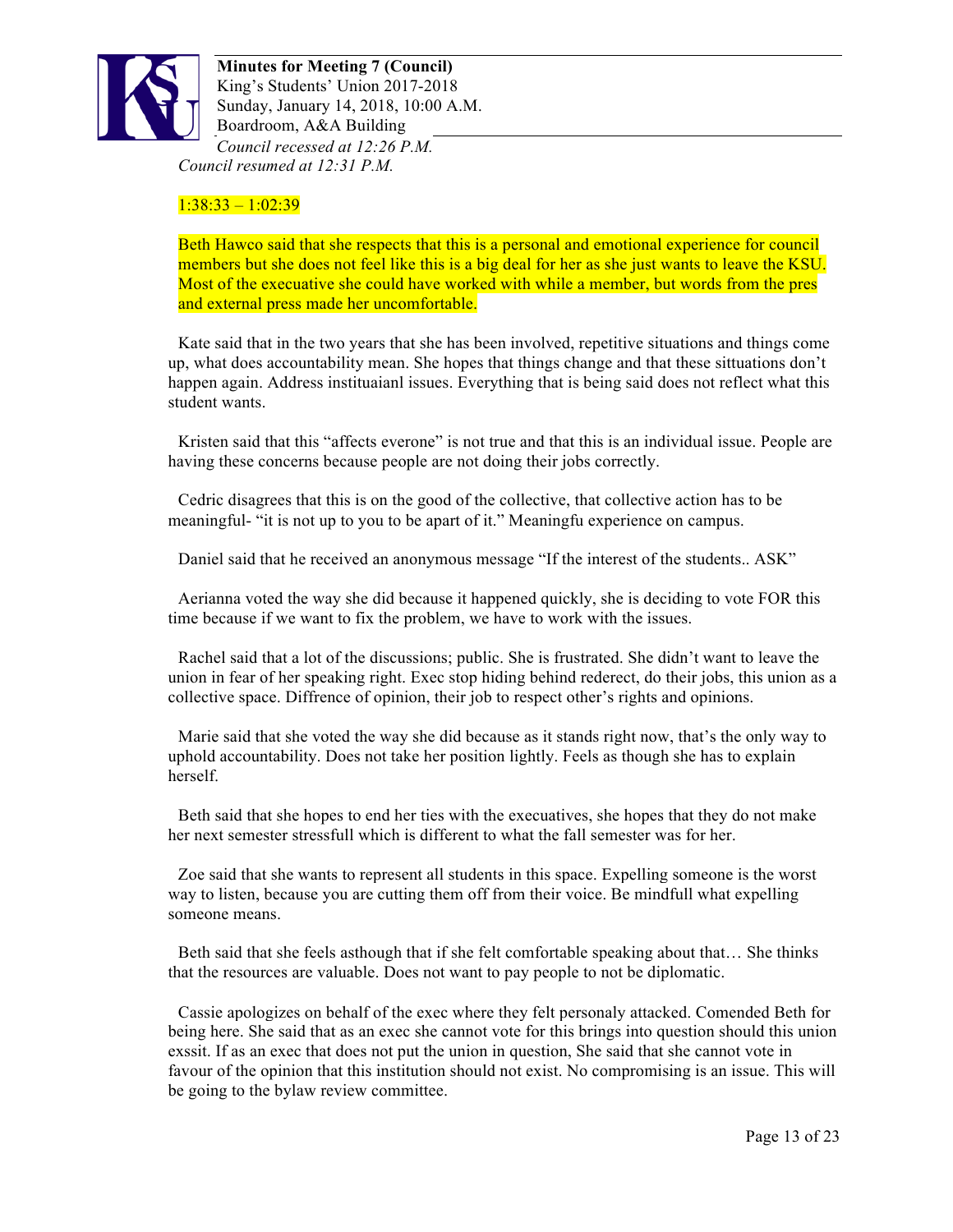

**Minutes for Meeting 7 (Council)** King's Students' Union 2017-2018 Sunday, January 14, 2018, 10:00 A.M. Boardroom, A&A Building Kristen said that you don't have to justify voting descisions, personaly targeted is not happening.

Chris said that he agrees with that he desnt feel personaly slighted to the descision making process. He is unhappy but cannot hold anyone responsible for the outcome of his vote.

Daniel said that it is important to how we are framing this conversation. New structers in the union. "This is what I want" and we are telling them what they need.

JS said that their duties as councellors, is t othe collective membership. Someone who has thought this out and is asking to leave should. Auto cratic vs democratic. She says that someone saying that they don't want to be represented by an individual and asking to leave is a question of someones rights. They are exercising the bylaws. Concider as a council.

*Julia-Simone Rutgers called to question. Seconded by Daniel Whitten.*

*Question was called*

*Motion failed.*

5.3. BIRT the Contemporary Studies Society receive \$1074.68 in non-contingent funding to finance the Hinge Journal printing and release party in late March 2018. *Moved by Zoe Brimacombe Finance Committee recommends approval*

Zoë Brimacombe said that Paisley Coppieters can speak better to this motion than she can. She said that Contemporary Studies Society will be using the funding for printing and snacks.

Rachel Colquhoun said that the Contemporary Studies Society are doing a great job.

*Motion passed.*

5.4. BIRT the Contemporary Studies Society receive \$699.68 in non-contingent funding to put on the CSP Conference Spectacle from February 9-10th 2018. *Moved by Zoe Brimacombe Finance Committee recommends approval*

Zoë Brimacombe said that CSP Conference Spectacle Student Panel are looking for local scholars and artists to feature at the conference. She said that they are seeking funding from the CSP department and will probably not be using the full amount in this motion.

*Motion passed.*

5.5. BIRT the Contemporary Studies Society receive \$171.95 in retroactive funding to cover money owing to the Wardroom and overdue banking fees.

*Moved by Zoe Brimacombe Finance Committee recommends approval*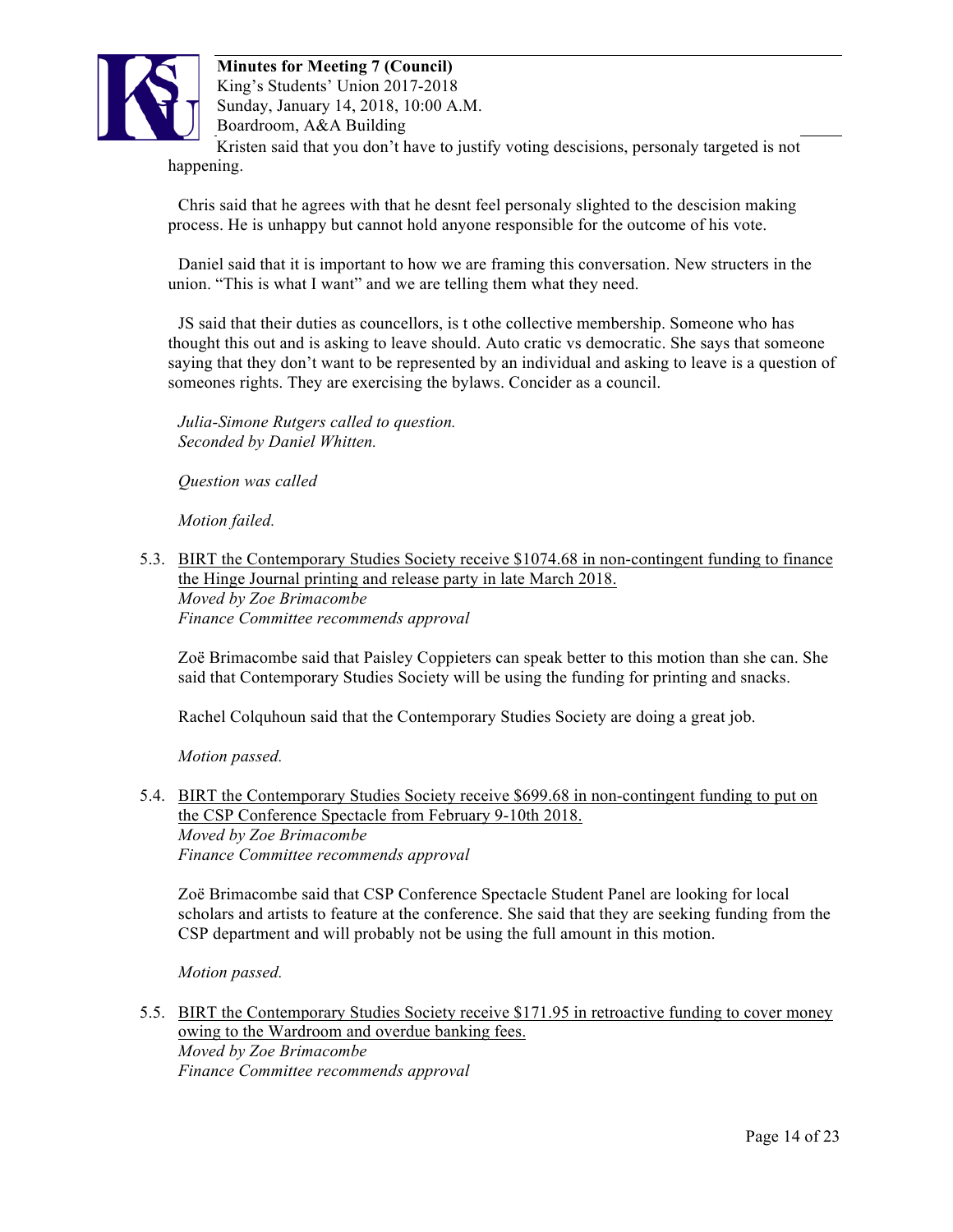

Zoe said that this is retroactive funding, separate situation, has signed the society processing form which reoutlines the policies surrounding retroactive funding.

Paisley said that the society applied for funding all at once, LISTEN here 2:02.00!!

Paying for pizza, oversight, there is a balance due to the wardroom, overdue banking fees. Difficult to get ahold of people at the Scotiabank. Hopes that this passes so they do not have to pay out of pocket.

Cedric said that he speaks in favor of this motion. The Scotiabank has been difficult to communicate with as DSS.

Daniel said that he speaks in favor, society training needs to be had to have that awairness.

Zoe said that in looking at this funding request, looking into bank fees. Looks into society training. Here to support societies.

Claire said that this instance was because of a miscommunication where there was an oversight from a previously execuative. Happened because of a quick thought, impulsive descision from experienced descision.

Kaila asked if the bank shoul refund thouse fees.

P – someone got a promotion and was not alerted of this, made contect with a new person taking over this portfolio. When she first realized, she went to Michala right away and is dealing with it seriously.

*Motion passed.*

5.6. BIRT Sodales, the Dalhousie and King's Debating Society receive \$520 in non-contingent funding to send two delegates to the McGill Winter Carnival on January 19th-21st 2018. *Moved by Zoe Brimacombe Finance Committee recommends approval*

Zoe said that since travel burseries have shifted.  $2:10:00$ . If there is travel related to an event, \$100 was typically what should be done. They have a significant amount of funding to use, using this money in full is a special cercustance. Cannot be depended on in the future. Over \$3,000 remaining even if all these requests were approved.

Olivia Huynh said that the funding would really help them out.

Daniel Whitten said that he speaks in favor of this motion and that travel is important to fund.

Cédric Blais said that he has friends who work for that society and that he speaks in favor.

*Motion passed.*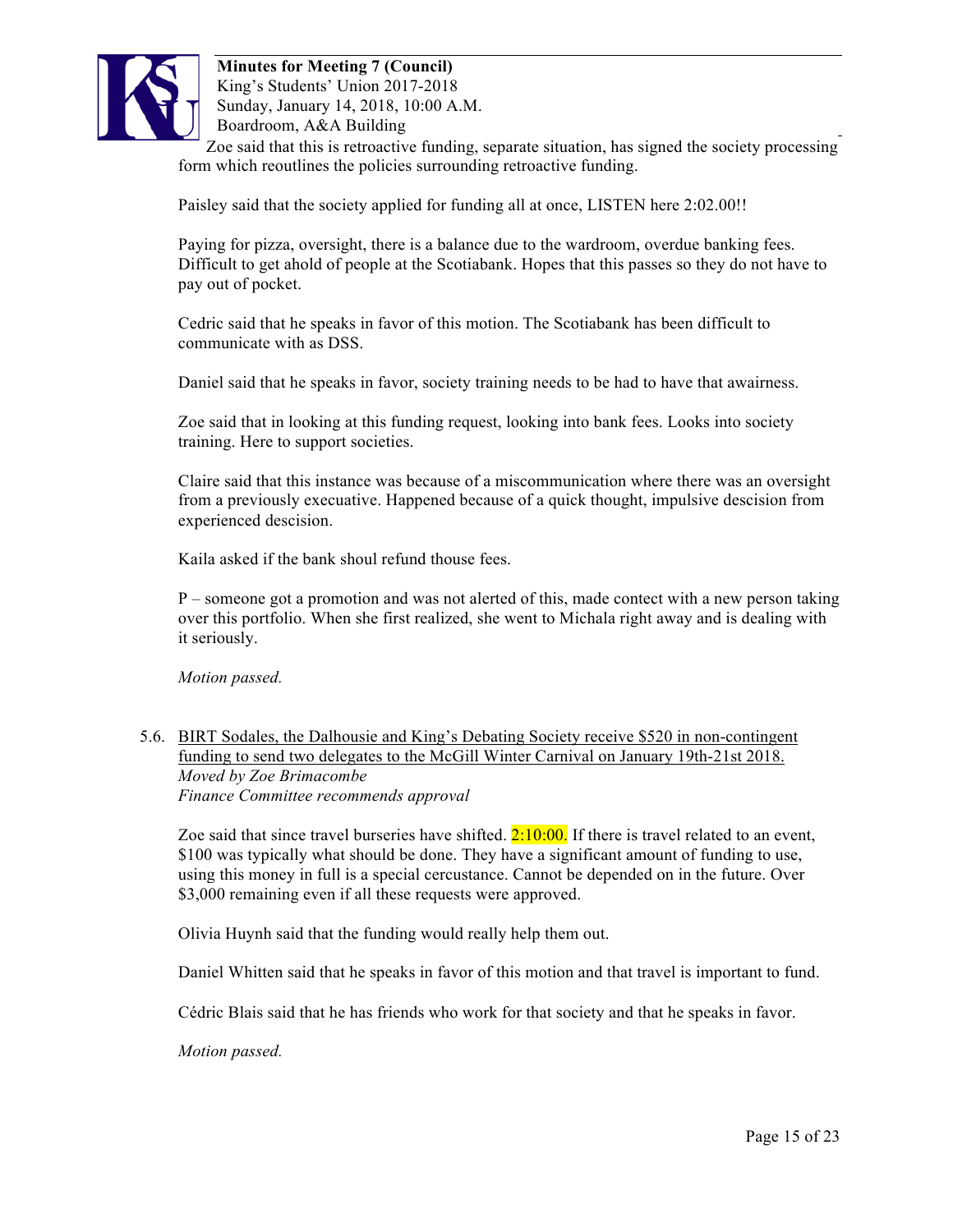

5.7. BIRT the King's Journalism Society receive \$42.86 in contingent funding to purchase pizza, chips, and soft drinks for their January meeting on January 18th 2018.

*Moved by Zoe Brimacombe Finance Committee recommends approval*

Zoë Brimacombe said that this is a wholesome and lovely event.

*Motion passed.*

### 5.8. BIRT the King's Early Modern Studies Society receive \$2650 in non-contingent funding to cover the costs of the 6th Annual Conference of the Early Modern on January 26-27th 2018, including catering and two receptions. *Moved by Zoe Brimacombe Finance Committee recommends approval*

Zoë Brimacombe said that they discussed that this is more funding that other societies have received. She said that the King's Early Modern Studies Society is the largest society on campus and they reach a large demographic of students.

Hannah Sparwasser Soroka said that they are getting support from departments to help, great panalists, great opportunities to exchange scholarships and be social.

*Daniel Whitten obtained.*

*Motion passed.*

5.9. BIRT the King's Early Modern Studies Society receive \$30 in non-contingent funding to purchase drinks and snacks for a Workshop for Conference Presenters on January 17th 2018. *Moved by Zoe Brimacombe Finance Committee recommends approval*

Hannah Sparwasser Soroka said that they want to do a wokshop. Open event, come join, tips and tricks are welcome. Snacks would be great.

Brennan McCracken said that this is a great idea.

*Motion passed.*

### 5.10. BIRT WUSC receive \$406.03 to send one refugee student to the WUSC Annual Assembly from January 19-20th 2018 in Ottawa. *Moved by Zoe Brimacombe Finance Committee recommends approval*

Zoe said that travel funding is a grey area. WUSC brings a refugee student to study here every to years. All of the WUSC levy goes towards the cost association for being here. This is a neat idea. WUSC has not sent a deligate to this conference before. Share insight and experiences, flight hotel, food, services.

Marie Dolcetti Koros said that she speaks in favor of this motion.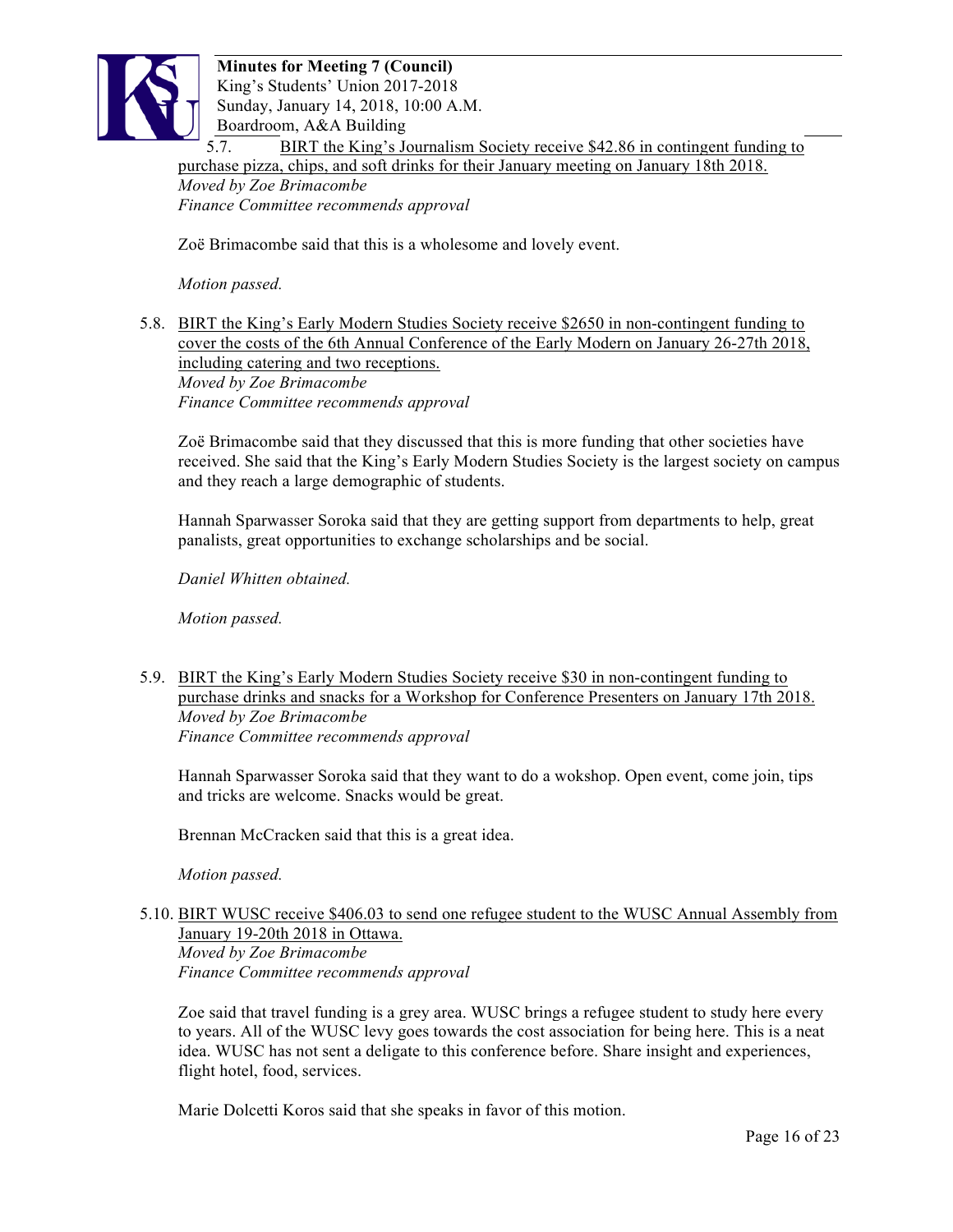

*Motion passed.*

#### 5.11. BIRT **be hired to the Union Hired Position to support racialized students for the** 2017/2018 academic year. *Moved by Marie Dolcetti-Koros*

Marie said that this position ; Ask her to send the report.

Search committee lots of experience, passionate and caring, lot of experience in organizing work, transfer student interesting perspective, great collectives Ellora Sundhu.

Marie recommends Seconded by Brennan

Kristen speaks in favour, sat on a union for racialized students, year abroad in Chicago, lots of experience representing people of colour.

Blank was filled with

Daniel said that he is happy to see these positions, research and this one,

Marie said meeting logistics, and that the other one is uncharted territory, person in this position will be directing their work.

JS said that the racialized student collective was born out of the WuTang issue last year as a FB group. She sasked what oversight the KSU would have, limiting students power, collective born out of something not to be governend by the union.

Marie said that these positions, they will payed to do the work that they do, she can't speak to what this would do.

Brennan said that this person will not oversee, just conversations with the collective, book rooms and make sure the meetings happen.

*Motion passed.*

### **6. New Business**

- 6.1. *Election dates for the 2018 Executive and BOG Representative Positions* Nominations for the 7 positions will open on January 26, 2018 and close at 7pm on February 1, 2018. Voting will occur from 9am-7pm on February 14, 2018 and February 15, 2018 outside of Prince Hall.
- 6.2. *Next Council* January 28, 2018 at 3pm in the Boardroom

Izzy Orner said that she does not want to speak on behalf of the other first year students, feels very disconnected on how to vote and what to think. Weird to feel as though she is a part of the establishment. More work to be done to included first years in the conversation. How everyone feels asthough they need to take sides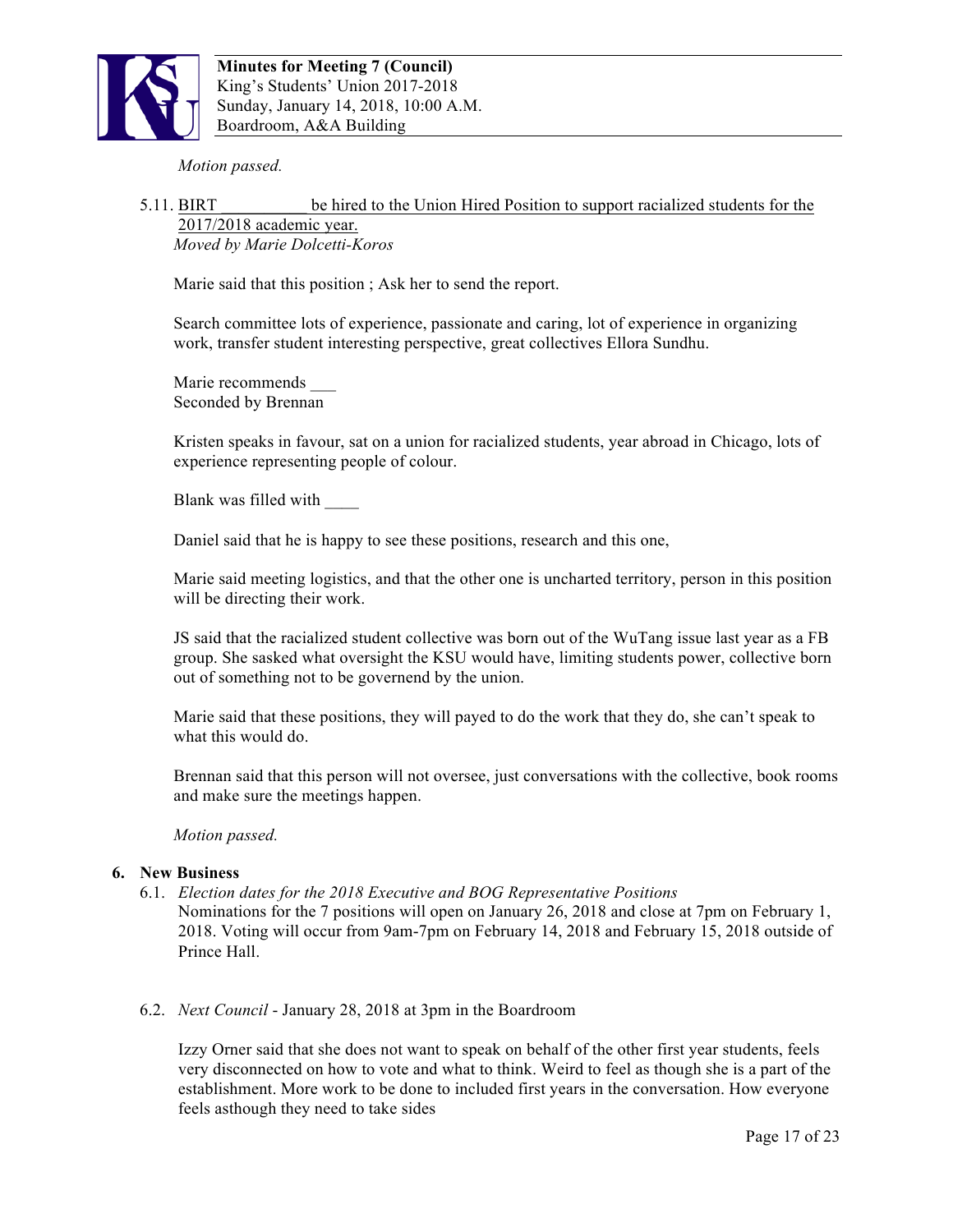

#### Aerianna agrees

Kaila also feels this confusion, brought up before, wishes there was more clarity and communication between exectuatives and councillors.

Paisley said that we should be jentle about how we occupy space and on campus and media. Students paying to be on this campus. We need to go to school tomorrow. Don't stress ou about who's around you and where you are on campus.

Chris said that the motion he brought caused a lot of tention and that was not his intention, no sore feelings only respect. Even though he disagrees, he respects.

Beth said that things discussed should stay here. She has larger problems

Brennan said that he appreciates everyone, and that people are coming from a place of care. Reaching out to students that he is, to the best of his ability, willing to talk about things. Moves to a place of resolution.

Marie said that she is commited to having these conversations. Go get coffee to talk

Kristen said people should not go on twitter and talk about it. Reach out to peer support.

6.3. BIRT the Executive Committee send an email to the "This Week at King's" mailing list retracting and apologizing for the "KSU Membership Advisory" sent on 4 December 2017. *Moved by Daniel Whitten Seconded by Cedric*

*Council recessed at 1:39 P.M. Council resumed at 1:44 P.M.*

Daniel Whitten read the following letter to council:

"I want to apologize in advance for the length of these remarks, but I have been asked by various individuals to share their words here, and I ask that due time and consideration be given to these, as well as to my own motivation for this motion. I want to first draw a distinction between the remarks I have been asked to share and my own remarks. The remarks from others are those that were sent to me by anonymous members of the King's community following both the Membership Advisory regarding the Wall of Women and the Watch article on the same topic. They were not given explicitly in motivation for this motion, and I was asked only that they be shared with Council. I believe this to be the most appropriate time to do so, but I do not want any intentions to be misconstrued here. Further, to contextualize these remarks, I had posted on Facebook and Twitter that I would always be happy to anonymously share someone's words in relation to a KSU matter if that person did not feel comfortable sharing them themselves, given fear of social or other repercussions. Many of the responses refer to the incident wherein the Hospitalities Coordinator mentioned Hitler and Cornwallis in relation to the Wall of Women. I want to be clear that I communicated with the individuals who mentioned this incident the circumstances of those remarks, as I understood them. That is, what was later reported in the Watch, that they were made in regards to how images can make students feel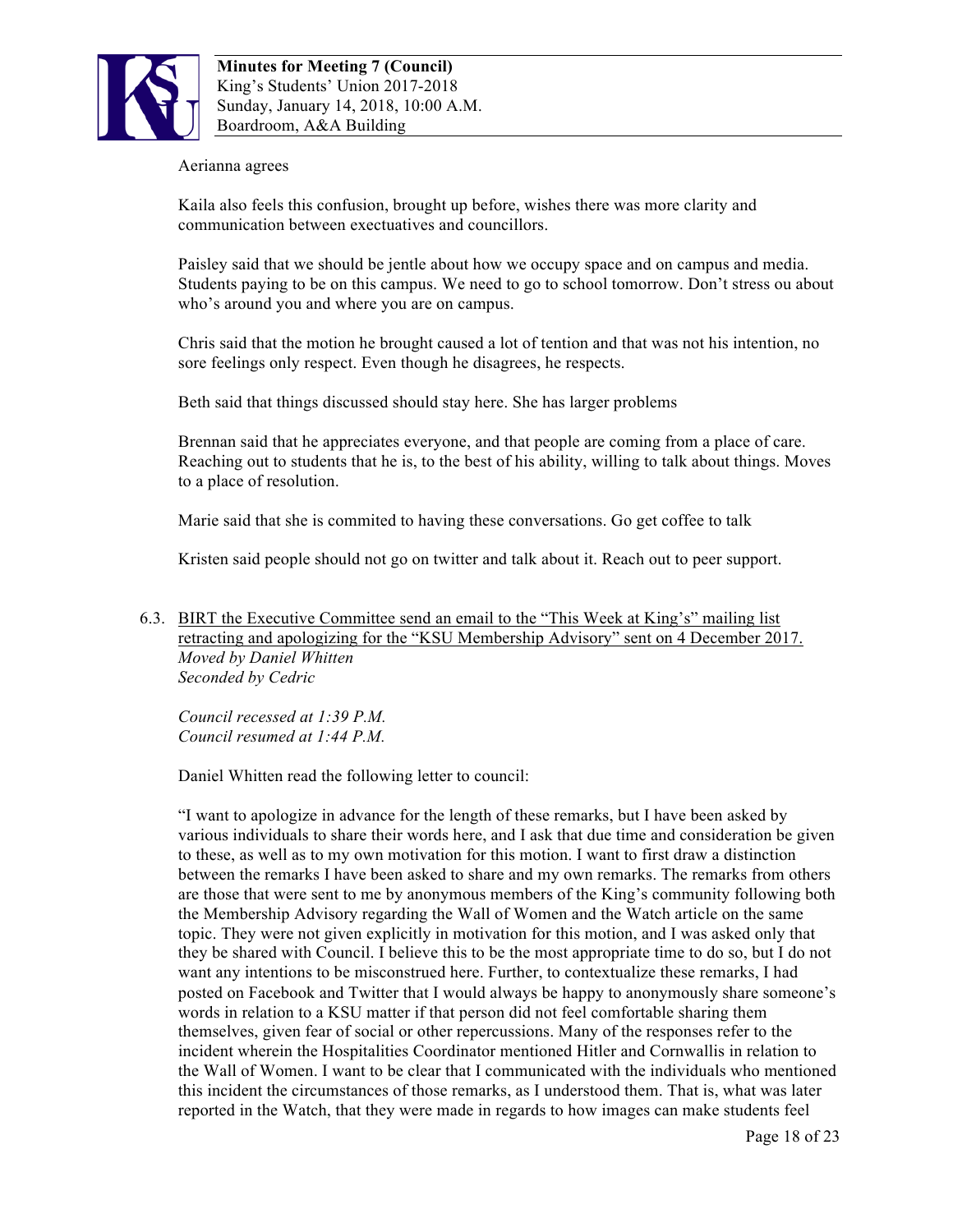

———

———

**Minutes for Meeting 7 (Council)** King's Students' Union 2017-2018 Sunday, January 14, 2018, 10:00 A.M. Boardroom, A&A Building

uncomfortable in shared spaces, and that the Hospitalities Coordinator later apologized as part of the Chair's report for the "language and specific examples." All of the individuals chose to keep the references in their responses, but some changed the specific wording.

"With that said, I would like to read the responses I have been asked to read. I think the problem is that the union is unable to recognize that it exists as a power structure. I'm really troubled by their lack of hesitation to lie and misrepresent what happened. I'm upset that they cannot unequivocally apologize for their wrongdoing. Because what they did was wrongdoing. I'm deeply troubled by the fact that I have not seen an apology for the comments made comparing the wow to Hitler and Cornwallis, which I (as a Jewish student) perceived as unsafe for Jewish and Indigenous students. I'm especially troubled that this happened at a time when a professor who was put on leave for anti-Semitic comments is returning to campus (an issue the union has utterly failed to address in any way).

"For me this whole thing boils down to 3 points that disturb me the most: 1) Way back in October, this could have all been resolved had the exec contacted SNARC and said "hey, we have some problems with WOW. Would you be free to talk?" Had they done that, SNARC could have addressed everything immediately without any of the gossip or multitude of opinions. They could have had an open dialogue where everyone could learn! And share perspectives! And disturbs me immensely that they did not allow for that to happen, whether intentionally or otherwise. Universities should be a place for growth.

"2) I don't see how the KSU exec could not see the timing of the publishing of the advisory as an abuse of power. First of all, they have access to the greatest audience, so can say whatever they want and it can basically be taken as gospel for people who only have superficial knowledge of what's going on. And SNARC doesn't have that access (at least potentially until the next TWAK, however that strikes me as very unlikely) which is unfair. Plus it's exams! We're students! Trying to learn!

"3) If visual representation of women from a variety of backgrounds isn't the first step to starting conversations about how to improve curricula, what is? What could be? Especially on a campus as small as King's, with the limited funds and bandwidth of students?

<sup>&</sup>quot;As a woman of colour, I honestly feel completely let down by the KSU exec for undermining the actual institutionalized racism that happens at King's in the way that they are co-opting the trauma of striving for equity so that they can silence a conversation about accountability. They're literally furthering the marginalization the few racialized voices on campus and it is completely unacceptable. Also who the hell thought it would be okay to compare the wall of women to Hitler and Cornwallis?

<sup>&</sup>quot;I wonder if part of the issue at hand, which the KSU has not so far publicly acknowledged, is that the Wall of Women project became a kind of proxy for an underlying struggle between the KSU/Wardroom management and the University Administration over who has the right to make decisions about the Wardroom space. When the Wardroom renovation began, there was a feeling among Wardroom management and the KSU that the Advancement Office's role in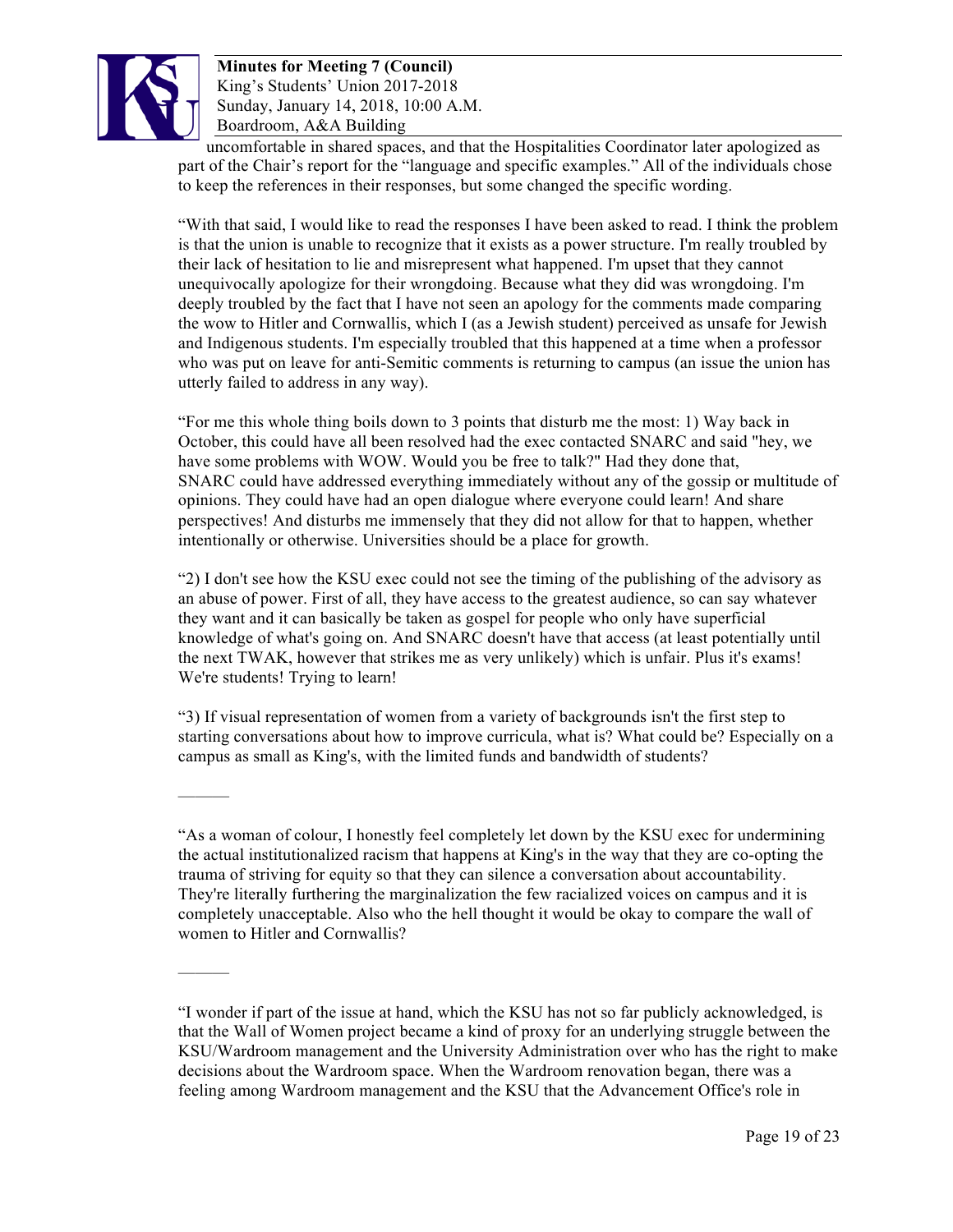

———

———

**Minutes for Meeting 7 (Council)** King's Students' Union 2017-2018 Sunday, January 14, 2018, 10:00 A.M. Boardroom, A&A Building

refashioning the space posed a threat to the control over the space that the KSU/Wardroom management/student body has had for many many years, and deeply cherishes. Understanding that SNARC, who had been working together with Advancement, was caught in the middle of this underlying struggle over who gets to make decisions about the Wardroom helps to explain the KSU's contradictory communication. As distance grew between SNARC and the KSU, SNARC moved deeper into collaboration with Advancement, and in return the KSU became more hostile, until this whole thing became public and they began doing damage control.

"It's frustrating seeing the absolute lack of accountability shown by the KSU. As the elected executive of the student union, they're expected to be accountable to their constituents and frankly, I've had quite a few issues with how things have been run lately, not only surrounding the issue that's blown up the past couple days but even how the referendum was dealt with last year as well as candidate elections and I've kept my mouth shut because I didn't want to be ostracized. Honestly, regarding how they've been treating SNARC is utterly disgraceful. Word choice matters, and when they apologized for a miscommunication instead of a bylaw violation, which the Chair ruled they violated, that shifts some of the blame onto SNARC. Equity is important, but so is accountability from the executives of the student union. If they're going to be able to get out of something as simple as an apology (because frankly, that's not a huge consequence for violating their own bylaws) solely because the bylaw falls under a specific student from a marginalized group, that sets the precedent that certain bylaws can be ignored and the KSU won't be held accountable for them based off of who is holding the position. Equity should not be used as a way to avoid being accountable.

"Also, regarding the Wall of Women, clearly SNARC has been trying to address the issues brought up and actually communicating with them would've solved most, if not all, of this. I'm not on the TWAK mailing list and I'm also quite tired and I might've missed the reference to Hitler or Cornwallis, but comparing the Wall of Women to them? I feel like portraits of women who have contributed to our university isn't comparable to their crimes and it's blatantly offensive, especially to members of the groups targeted.

<sup>&</sup>quot;So first, the wall of women was compared to Hitler, and then Cornwallis. This is completely inappropriate and particularly offensive to both Jewish and Aboriginal students. There are almost no situations in which you can compare ANYONE to Hitler, and absolutely not a well meant attempt to include women in an overwhelmingly male institution. Secondly, I think that it is irresponsible and extremely unprofessional for the KSU to fight against apologizing for breaking their own bylaw. It makes them look far worse than if they had just immediately apologized and moved on with things. Accountability is necessary for our student body to trust the KSU to represent us, and I don't feel that, in this incident, they have been properly representing all students. Thirdly, I'd like to point out that King's as an institution is fundamentally colonial and a part of the male hegemony and that the KSU works within that system as a student government. Our bar is the HMS King's Wardroom -- literally named after a part of the military that completely excluded women. It is nonsensical to me that the KSU would fight against a project to include more women in such a space. SNARC, given the chance, could have tried to include more diverse women, but I also believe that if there were not openly non-binary or non-white women who were available to be part of the project, that isn't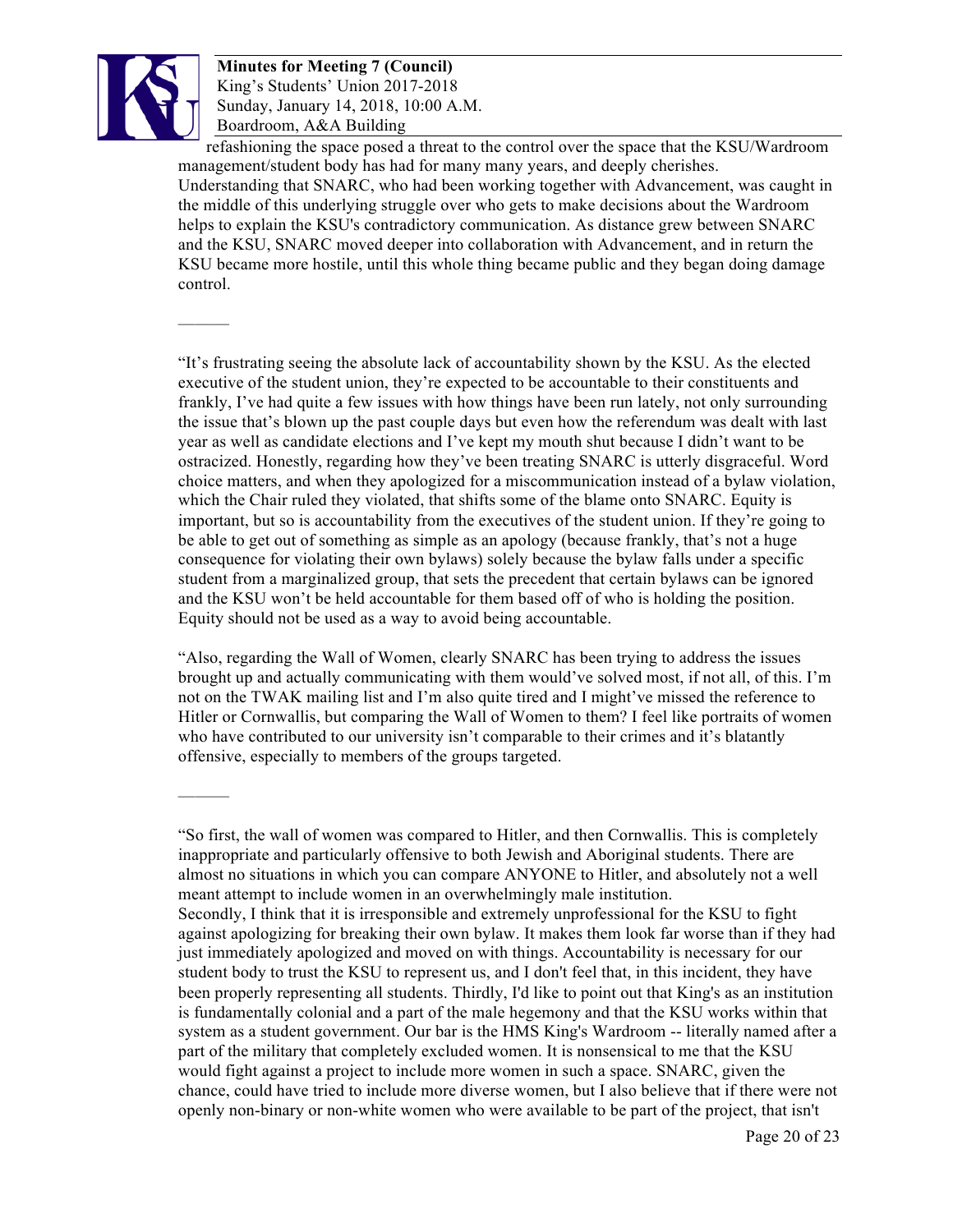

———

———

———

———

**Minutes for Meeting 7 (Council)** King's Students' Union 2017-2018 Sunday, January 14, 2018, 10:00 A.M. Boardroom, A&A Building

SNARC's fault and the project should not be condemned. It frankly makes me really sad that our union decided that the Wall of Women was the battle that they wanted to fight. If not 100% perfect, the Wall was an attempt at inclusion and progress. Fight your enemies, not your friends. I personally have lost my faith in the KSU because of this.

"Re: the wall of women article. I'm on finance committee and was told the reason that the SNARCon funding request wouldn't be at council on Nov. 16 was because Zoe and Brennan would be away (in Ottawa at the Canadian federation of students agm) and wanted to be at council to debate that funding request. Finance committee never saw the funding request and wasn't notified that it was on the agenda for the nov 16 council before it occurred or since.

"As a Jewish student on this campus, I am deeply hurt and disturbed by the comments concerning Hitler and Cornwallis, which are not only baseless and ridiculous, but also fail to create a safe space on campus for Jewish and Indigenous students. That particular incident takes the KSU's already indefensible stance and makes it incredibly hypocritical. It is hard to hear about tokenization when the KSU is tokenizing the oppression of Jewish and Indigenous people for the benefit of their power plays over dissenting students. While I appreciate the desire to make the Wardroom a safe space for all, I now do not feel that the Wardroom is a safe space for me as Jewish student, knowing that it is being operated by someone who believes those comments are appropriate. And while I'm not sure an apology from the Hospitalities Coordinator would even be enough, I am shocked that they need to have the president make vague apologies for them.

"|I have also been asked to include the following response, which is not anonymous. It comes from alum Rachelle McKay, BA Hons. '15, CSP & Sociology, who recently graduated from UVic with an MA in Indigenous Governance and is currently a PhD Candidate at McMaster: I'm Indigenous King's alumni. I was a student at King's in 2014 when the wall of women was introduced and as a student who frequented the wardroom it was disappointing not to see more diversity represented in it. Now, there's a plan to put an Indigenous woman's picture up and it gets shut down? While the project somehow gets compared to Cornwallis and Hitler? To my knowledge, this would be the first time that there would be any Indigenous representation on the walls of King's apart from the drum my dad made for the NAB. This should be important to the Union and to all of you. As someone has already pointed out, King's as an institution is fundamentally colonial. King's is currently situated on unceeded Mi'kmaq lands of the Mi'kmaq nation who prior to colonial intrusion, had widespread multivalent conceptions of gender. Decolonial struggles and the struggles of non-binary peoples are not misaligned, get it together KSU.

<sup>&</sup>quot;Those are all of the responses I have been asked to share at council. I would like to also add my own motivation for this motion. I would first like, in reference to these response, to recognize that many students do not feel safe raising concerns about their Union's conduct publicly, and certainly not to the Union itself. This is shameful and a situation I hope all of us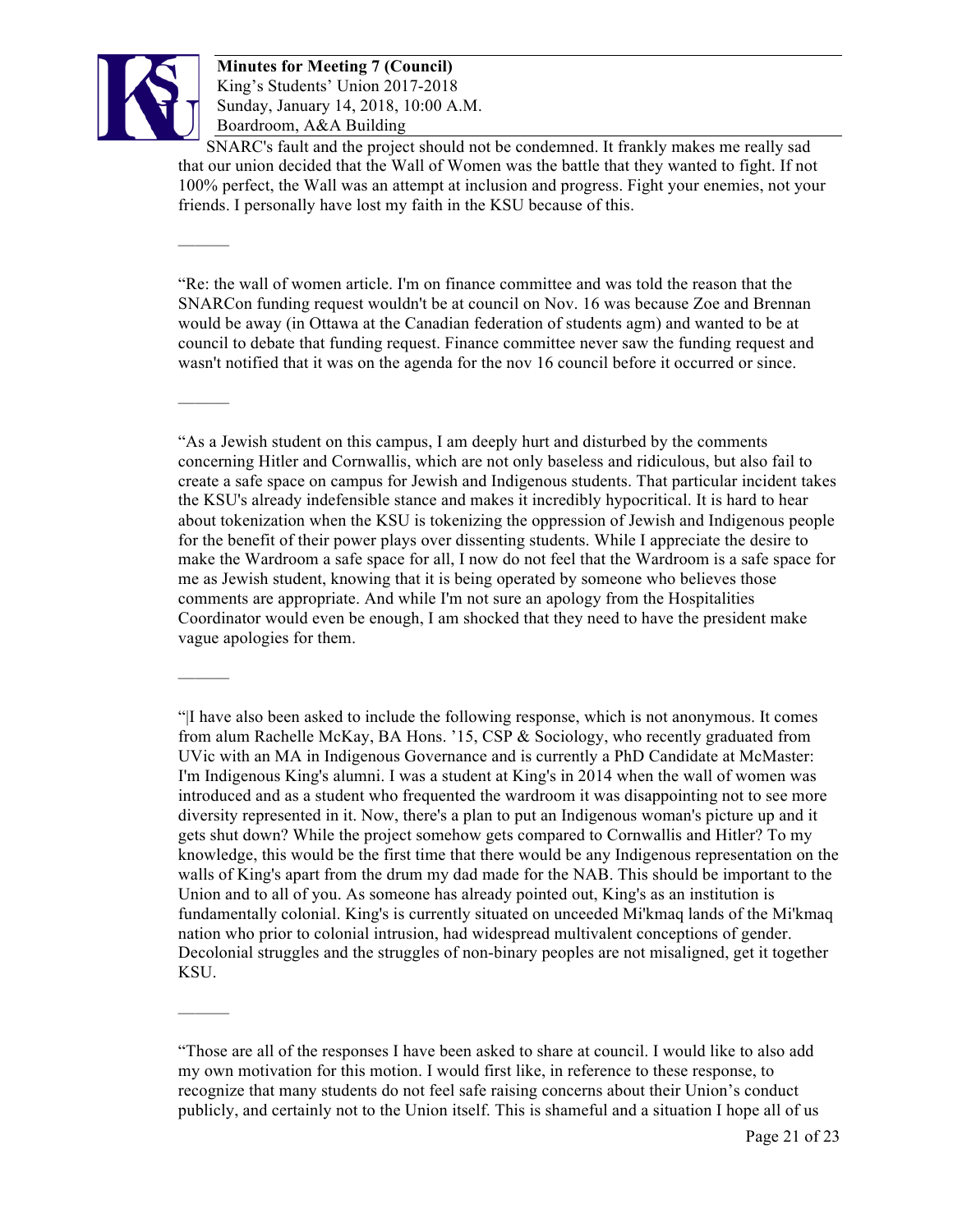

reflect profoundly on. I also hope it explains my actions in collecting and publishing these responses as requested of these individuals. I understand, though no complaints have been communicated to SNARC, that this email originated out of concern raised by some folks about the Wall of Women project. I applaud the executive for taking these concerns seriously, as they absolutely should have. However, now that many community members, including those who hold various marginalized identities, have expressed the negative impact of this course of action, these concerns deserve to be considered with equal weight.

"SNARC members have repeatedly asked for an articulation of any concerns about the Wall of Women: in public discourse, in Rachel's official complaint submission, and in Rachel's minuted motivation before council on December 3rd. Instead of providing this to SNARC, and indeed instead of apologizing as directed by Council's resolution on December 3rd, the Executive unilaterally decided to send an email detailing their perspective on the issue to the entire TWAK mailing list. The email was sent to a mailing list compiled from information submitted for "This Week at King's," a publication that is mandated under bylaw 3.7a to be sent out every Sunday of the academic year by the CVP. While using this mailing list, the communication that was sent out was irregular and not TWAK, specifically, it was a "KSU Membership Advisory," for which there is no provision, and was therefore sent to a recipient list that vastly surpasses "KSU" Membership." The email was signed by all members of the Executive. I am concerned that the information entrusted to the KSU for a mandated purpose was used in a way that the Executive should have expected to be contentious, especially doing so without the direction of Council. This is a point I hope the CVP will address, as it clearly falls under that portfolio. Further to the use of this personal information is the wholly inappropriate recipient list for such a contentious and internal communication. Before raising these issues with the executive members of SNARC, the KSU Executive chose to raise them with the vast majority of the student population, countless alumni and community members, and faculty currently instructing the students involved. We spoke a lot last council about the impact of council proceedings on the reputation of members as they continue their careers. Nevertheless, within a day of this discussion the same Executive sent out an email to students, faculty, and prominent community members that effectively brands a society and its member's racist. This can be seen as nothing less than a gross misuse of the power entrusted by our members to the KSU Executive. The issues raised in the email are clearly important and relevant issues for our community to discuss. But that is the form this should have taken, community discussion. Meetings with the SNARC Executive about the composition and process of the wall. A panel discussion. Collaborative consultation, etc. A unilateral denunciation from a power structure on campus, a denunciation that does not even address the specifics of the proposed project, yet has the audacity to characterize it nonetheless, is beyond inappropriate for the situation, and shines a disreputable light on the functions of our Union.

"Given the content, context, and circumstances of this communication, the only appropriate rectification is for Council to direct the Executive Committee to send a communication to the same mailing list apologizing for and retracting its previous email."

Brennan McCracken said that he recommends tabling this motion. He said that owing to an executive member who is mentioned in the letter, who is not in the room, that we should allow them to be in the room for the conversation. He said that council needs to rest and maybe address this at an emergency council meeting to be held within the next ten days at a time agreed upon by council.

*Brennan McCracken moved to table.*